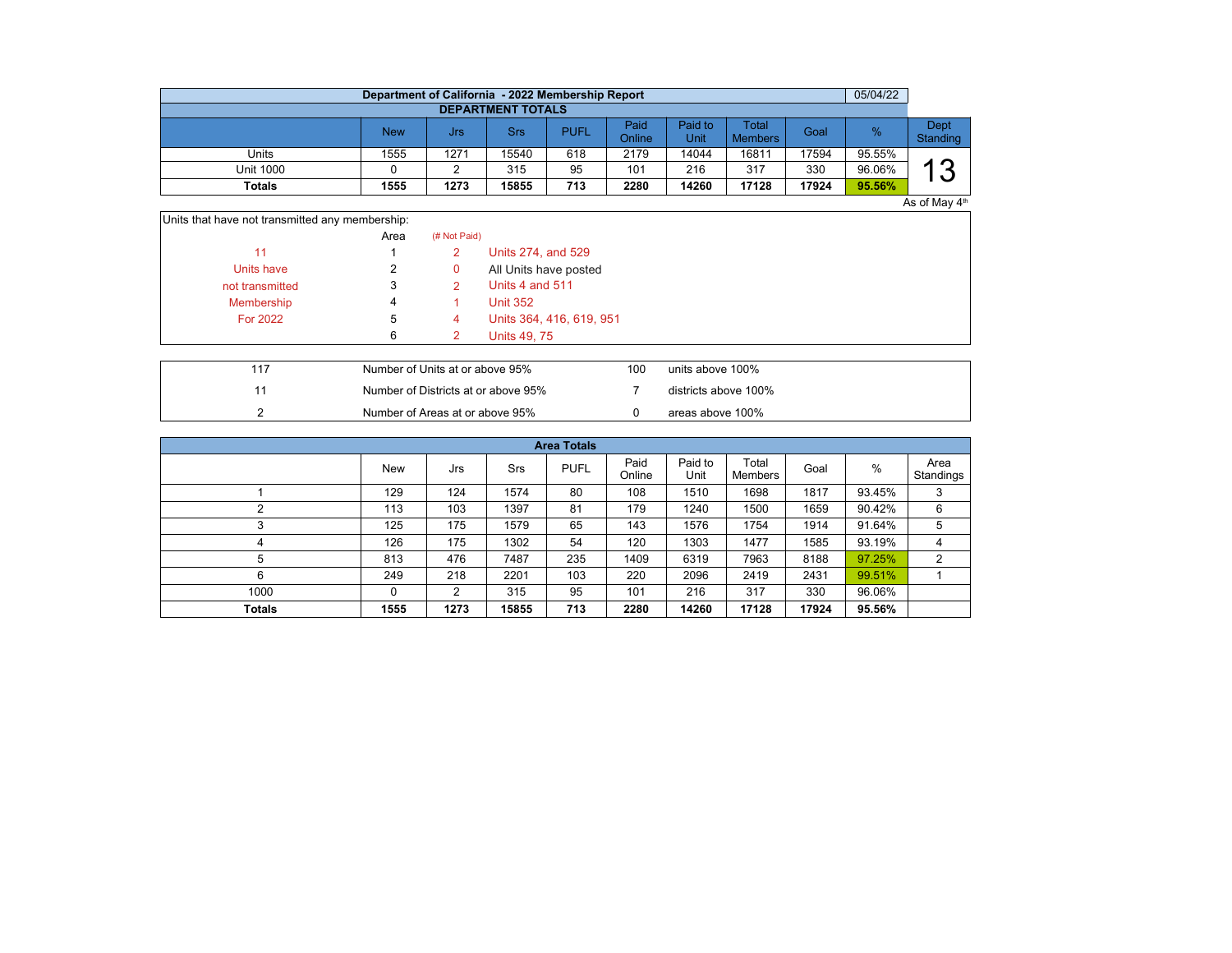| <b>District Totals</b> |                 |                 |       |                 |                 |                 |                         |       |         |                       |  |  |
|------------------------|-----------------|-----------------|-------|-----------------|-----------------|-----------------|-------------------------|-------|---------|-----------------------|--|--|
|                        | New             | Jrs             | Srs   | <b>PUFL</b>     | Paid<br>Online  | Paid to<br>Unit | Total<br><b>Members</b> | Goal  | $\%$    | District<br>Standings |  |  |
| 1                      | 22              | $\overline{7}$  | 91    | 5               | 5               | 88              | 98                      | 97    | 101.03% | $\overline{7}$        |  |  |
| $\overline{2}$         | 26              | 16              | 255   | 10              | 19              | 242             | 271                     | 296   | 91.55%  | 17                    |  |  |
| 3                      | 0               | 0               | 16    | 3               | 2               | 11              | 16                      | 18    | 88.89%  | 21                    |  |  |
| $\overline{4}$         | 16              | 30              | 234   | 6               | 10              | 248             | 264                     | 312   | 84.62%  | 27                    |  |  |
| 5                      | $\overline{21}$ | $\overline{11}$ | 338   | $\overline{26}$ | $\overline{25}$ | 298             | 349                     | 407   | 85.75%  | 26                    |  |  |
| 6                      | $\overline{28}$ | $\overline{53}$ | 382   | 16              | $\overline{29}$ | 390             | 435                     | 406   | 107.14% | 3                     |  |  |
| $\overline{7}$         | 16              | $\overline{7}$  | 258   | 14              | $\overline{18}$ | 233             | 265                     | 281   | 94.31%  | $\overline{12}$       |  |  |
| 8                      | $\overline{2}$  | 5               | 23    | 3               | $\mathbf{1}$    | 24              | 28                      | 30    | 93.33%  | $\overline{15}$       |  |  |
| 9                      | $\overline{c}$  | $\overline{7}$  | 56    | 8               | 3               | 52              | 63                      | 86    | 73.26%  | 30                    |  |  |
| 10                     | 3               | 5               | 61    | 6               | 0               | 60              | 66                      | 79    | 83.54%  | 28                    |  |  |
| 11                     | 28              | 32              | 343   | 19              | 35              | 321             | 375                     | 411   | 91.24%  | 18                    |  |  |
| 12                     | 25              | 38              | 264   | $\overline{7}$  | 20              | 275             | 302                     | 341   | 88.56%  | 22                    |  |  |
| 13                     | 21              | 28              | 256   | 27              | 16              | 241             | 284                     | 323   | 87.93%  | 23                    |  |  |
| 14                     | 14              | 54              | 319   | 15              | $\overline{36}$ | 352             | 373                     | 451   | 82.71%  | 29                    |  |  |
| $\overline{15}$        | $\overline{36}$ | $\overline{33}$ | 342   | 15              | $\overline{24}$ | 336             | 375                     | 367   | 102.18% | 5                     |  |  |
| 16                     | 133             | 64              | 976   | 16              | 79              | 945             | 1040                    | 988   | 105.26% | 4                     |  |  |
| 17                     | 24              | 41              | 115   | $\mathbf 0$     | $\overline{2}$  | 154             | 156                     | 131   | 119.08% | $\mathbf{1}$          |  |  |
| 18                     | 40              | 95              | 521   | 41              | 61              | 514             | 616                     | 706   | 87.25%  | 25                    |  |  |
| 19                     | 87              | 58              | 819   | 43              | 96              | 738             | 877                     | 979   | 89.58%  | 20                    |  |  |
| 20                     | 39              | 21              | 378   | 23              | 39              | 337             | 399                     | 403   | 99.01%  | 9                     |  |  |
| 21                     | 228             | 129             | 1359  | 36              | 201             | 1251            | 1488                    | 1494  | 99.60%  | 8                     |  |  |
| 22                     | 88              | 76              | 1309  | 111             | 162             | 1112            | 1385                    | 1503  | 92.15%  | 16                    |  |  |
| 23                     | 15              | 76              | 368   | 11              | 22              | 411             | 444                     | 475   | 93.47%  | 14                    |  |  |
| 24                     | 37              | 38              | 326   | 23              | 41              | 300             | 364                     | 334   | 108.98% | 2                     |  |  |
| 25                     | 174             | 140             | 1606  | 48              | 144             | 1554            | 1746                    | 1866  | 93.57%  | 13                    |  |  |
| 26                     | 43              | 11              | 337   | 12              | 43              | 293             | 348                     | 356   | 97.75%  | 10                    |  |  |
| 27                     | 22              | 18              | 311   | 9               | 28              | 292             | 329                     | 344   | 95.64%  | 11                    |  |  |
| 28                     | 42              | 47              | 664   | 25              | 116             | 570             | 711                     | 785   | 90.57%  | 19                    |  |  |
| 29                     | 302             | 90              | 2986  | 31              | 866             | 2179            | 3076                    | 3020  | 101.85% | 6                     |  |  |
| 30                     | 21              | 41              | 227   | 9               | 36              | 223             | 268                     | 305   | 87.87%  | 24                    |  |  |
| 1000                   | $\Omega$        | $\overline{2}$  | 315   | 95              | 101             | 216             | 317                     | 330   | 96.06%  |                       |  |  |
| <b>Totals</b>          | 1555            | 1273            | 15855 | 713             | 2280            | 14260           | 17128                   | 17924 | 95.56%  |                       |  |  |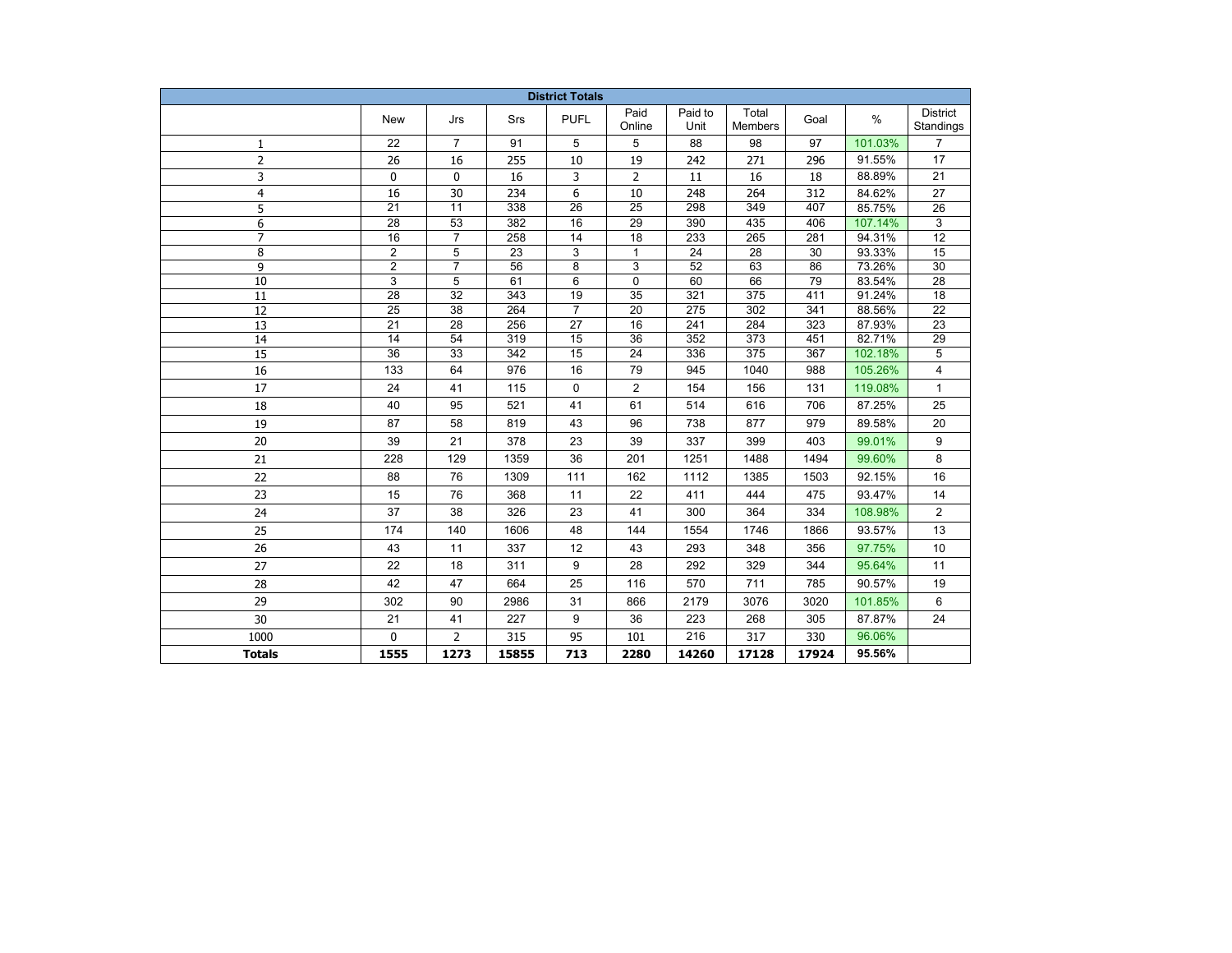|              | District 1 (Area 1)                                           |            |     |            |             |                |                 |                         |      |          |                  |  |  |  |
|--------------|---------------------------------------------------------------|------------|-----|------------|-------------|----------------|-----------------|-------------------------|------|----------|------------------|--|--|--|
|              | 05/04/22<br>Department of California - 2022 Membership Report |            |     |            |             |                |                 |                         |      |          |                  |  |  |  |
| Unit #       | Unit Name                                                     | <b>New</b> | Jrs | <b>Srs</b> | <b>PUFL</b> | Paid<br>Online | Paid to<br>Unit | Total<br><b>Members</b> | Goal | $\%$     | Unit<br>Standing |  |  |  |
| 96           | Seguoia                                                       | 6          |     | 36         |             | 0              | 34              | 39                      | 32   | 121.88%  | 2                |  |  |  |
| 205          | <b>Walker Bailey</b>                                          | 16         | 4   | 31         |             | 0              | 35              | 35                      | 20   | 175.00%  |                  |  |  |  |
| 274          | Arcata                                                        | 0          | 0   |            |             |                | $\overline{0}$  |                         | 11   | 45.45%   | 4                |  |  |  |
| 415          | Hoopa                                                         | 0          | 0   | 19         |             | 0              | 19              | 19                      | 23   | 82.61%   | 3                |  |  |  |
| 529          | Hopland                                                       | n          | 0   |            |             | $\mathbf{0}$   | $\overline{0}$  | 0                       | 11   | $0.00\%$ | 5                |  |  |  |
| <b>Total</b> |                                                               | 22         |     | 91         | 5           | 5              | 88              | 98                      | 97   | 101.03%  |                  |  |  |  |

| District 2 (Area 1) |                                                               |            |     |     |             |                |                 |                  |      |         |                  |  |  |  |
|---------------------|---------------------------------------------------------------|------------|-----|-----|-------------|----------------|-----------------|------------------|------|---------|------------------|--|--|--|
|                     | 05/04/22<br>Department of California - 2022 Membership Report |            |     |     |             |                |                 |                  |      |         |                  |  |  |  |
| Unit #              | Unit Name                                                     | <b>New</b> | Jrs | Srs | <b>PUFL</b> | Paid<br>Online | Paid to<br>Unit | Total<br>Members | Goal | $\%$    | Unit<br>Standing |  |  |  |
| 92                  | Cheula                                                        |            |     | 69  | 4           |                | 65              | 74               | 80   | 92.50%  |                  |  |  |  |
| 197                 | Shasta                                                        |            |     | 43  | 4           |                | 39              | 48               | 49   | 97.96%  | ົ                |  |  |  |
| 369                 | Willis Hollenbeak                                             |            | 0   | 15  | 0           |                | 14              | 15               | 15   | 100.00% |                  |  |  |  |
| 720                 | Shasta Dam                                                    | 8          |     | 64  | ີ           | 3              | 64              | 69               | 72   | 95.83%  | 3                |  |  |  |
| 746                 | Glen L Wilson Sr- Seawolf                                     | 10         |     | 64  | 0           | 5              | 60              | 65               | 80   | 81.25%  | 5                |  |  |  |
| <b>Total</b>        |                                                               | 26         | 16  | 255 | 10          | 19             | 242             | 271              | 296  | 91.55%  |                  |  |  |  |

|                                                   | District 3 (Area 1)  |            |     |     |             |                |                 |                  |      |        |                  |  |  |  |
|---------------------------------------------------|----------------------|------------|-----|-----|-------------|----------------|-----------------|------------------|------|--------|------------------|--|--|--|
| Department of California - 2020 Membership Report |                      |            |     |     |             |                |                 |                  |      |        |                  |  |  |  |
| Unit #                                            | Unit Name            | <b>New</b> | Jrs | Srs | <b>PUFL</b> | Paid<br>Online | Paid to<br>Unit | Total<br>Members | Goal | %      | Unit<br>Standing |  |  |  |
| 204                                               | <b>Thomas Tucker</b> |            |     | 16  |             |                |                 | 16               | 18   | 88.89% |                  |  |  |  |
| <b>Total</b>                                      |                      |            | 0   | 16  |             |                | 11              | 16               | 18   | 88.89% |                  |  |  |  |

| District 4 (Area 1) |                     |                                                   |              |     |                |                |                 |                  |      |        |                  |  |  |
|---------------------|---------------------|---------------------------------------------------|--------------|-----|----------------|----------------|-----------------|------------------|------|--------|------------------|--|--|
|                     |                     | Department of California - 2020 Membership Report |              |     |                |                |                 |                  |      |        | 05/04/22         |  |  |
| Unit #              | Unit Name           | <b>New</b>                                        | Jrs          | Srs | <b>PUFL</b>    | Paid<br>Online | Paid to<br>Unit | Total<br>Members | Goal | $\%$   | Unit<br>Standing |  |  |
| 42                  | Yuba-Sutter         | $\mathbf{0}$                                      |              | 16  | $\overline{2}$ |                | 14              | 17               | 18   | 94.44% |                  |  |  |
| 45                  | Raisner             | $\mathbf{0}$                                      | 0            | 15  | $\mathbf{0}$   | $\mathbf{0}$   | 15              | 15               | 18   | 83.33% | 6                |  |  |
| 95                  | Oroville            | $\Omega$                                          | 0            | 16  | $\mathbf{0}$   | $\mathbf{0}$   | 16              | 16               | 26   | 61.54% | 9                |  |  |
| 98                  | Jefferson L Winn    | $\mathbf{0}$                                      | 9            | 14  | 0              | 0              | 23              | 23               | 26   | 88.46% | 5                |  |  |
| 167                 | Mount Lassen        | 3                                                 | 6            | 24  |                |                | 28              | 30               | 33   | 90.91% | 4                |  |  |
| 210                 | South Butte         | 2                                                 |              | 14  | $\mathbf{0}$   | 0              | 15              | 15               | 16   | 93.75% | 3                |  |  |
| 218                 | Vernon Jewel Danley |                                                   | 11           | 82  | $\mathbf{0}$   | 4              | 89              | 93               | 99   | 93.94% | 2                |  |  |
| 673                 | Durham              | $\mathbf{0}$                                      | $\mathbf{0}$ | 15  | $\mathbf{0}$   |                | 14              | 15               | 18   | 83.33% | 6                |  |  |
| 807                 | Linda               | 10                                                | 2            | 38  | 3              | 3              | 34              | 40               | 58   | 68.97% | 8                |  |  |
| <b>Total</b>        |                     | 16                                                | 30           | 234 | 6              | 10             | 248             | 264              | 312  | 84.62% |                  |  |  |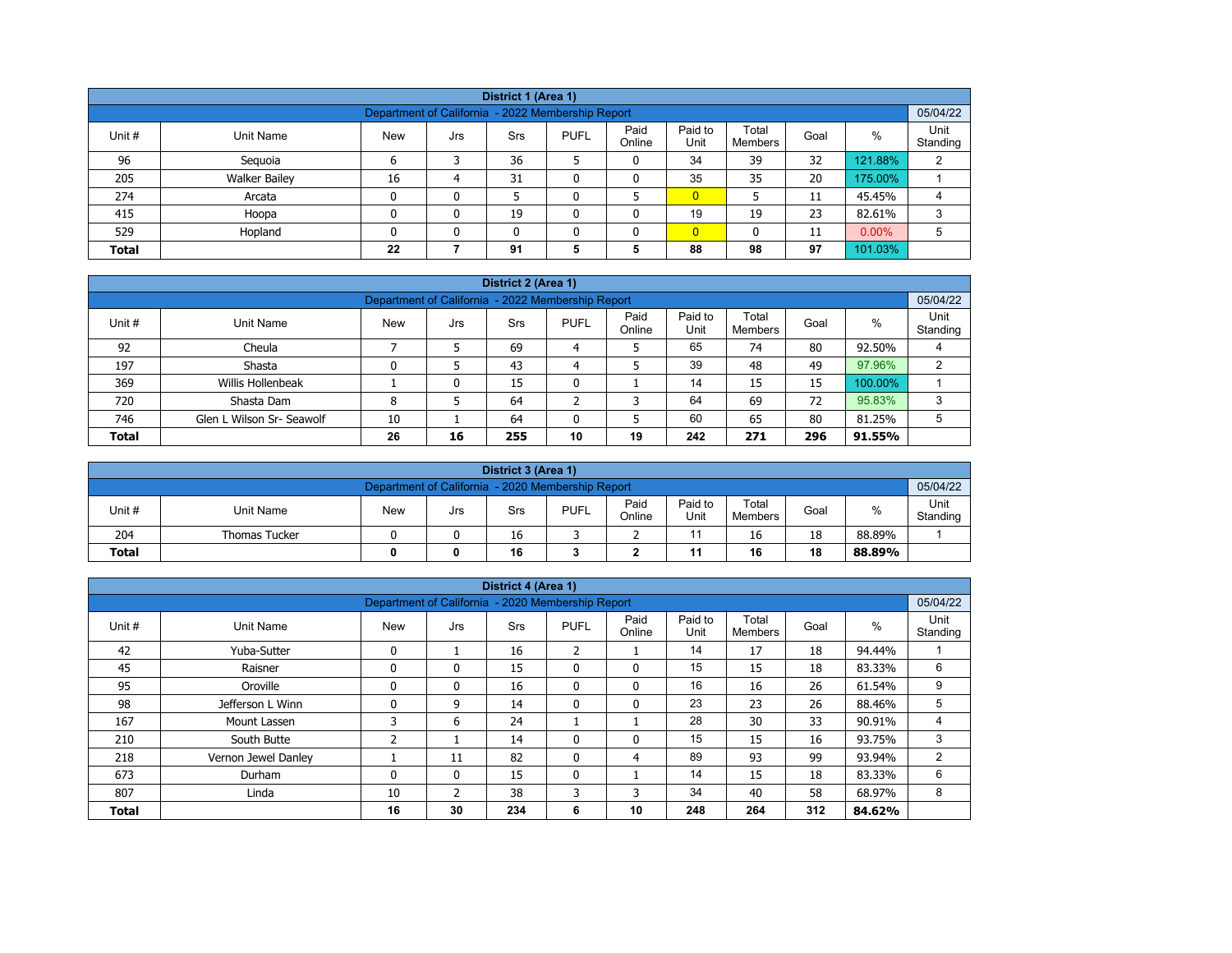|        | District 5 (Area 1)       |                                                   |              |            |                |                |                 |                         |      |         |                  |  |  |  |
|--------|---------------------------|---------------------------------------------------|--------------|------------|----------------|----------------|-----------------|-------------------------|------|---------|------------------|--|--|--|
|        |                           | Department of California - 2020 Membership Report |              |            |                |                |                 |                         |      |         | 05/04/22         |  |  |  |
| Unit # | Unit Name                 | <b>New</b>                                        | Jrs          | <b>Srs</b> | <b>PUFL</b>    | Paid<br>Online | Paid to<br>Unit | Total<br><b>Members</b> | Goal | $\%$    | Unit<br>Standing |  |  |  |
| 21     | <b>Theodore Roosevelt</b> | 0                                                 | $\mathbf{0}$ | 18         | 3              |                | 14              | 18                      | 63   | 28.57%  | 13               |  |  |  |
| 101    | Benicia                   | 2                                                 | 0            | 16         | 3              | $\overline{2}$ | 11              | 16                      | 10   | 160.00% | $\overline{2}$   |  |  |  |
| 111    | Sotoyome                  |                                                   | $\mathbf{0}$ | 40         | 3              | 3              | 34              | 40                      | 43   | 93.02%  | $\overline{7}$   |  |  |  |
| 165    | Rago-Christopher          | $\Omega$                                          | $\mathbf{0}$ | 20         |                | 4              | 15              | 20                      | 23   | 86.96%  | 9                |  |  |  |
| 178    | Rio Vista                 | 0                                                 | $\mathbf{0}$ | 15         | 0              | 2              | 13              | 15                      | 14   | 107.14% | 4                |  |  |  |
| 179    | San Anselmo               | 2                                                 | $\mathbf{0}$ | 24         | $\mathbf{0}$   | 3              | 21              | 24                      | 22   | 109.09% | 3                |  |  |  |
| 194    | Tredway                   | 4                                                 | 0            | 17         | $\overline{2}$ | $\mathbf 0$    | 15              | 17                      | 10   | 170.00% | 0                |  |  |  |
| 199    | Saint Helena              |                                                   | 3            | 35         | $\mathbf{0}$   | 3              | 35              | 38                      | 36   | 105.56% | 5                |  |  |  |
| 208    | Dixon                     | 3                                                 | 0            | 23         | $\mathbf{0}$   |                | 22              | 23                      | 34   | 67.65%  | 11               |  |  |  |
| 293    | William Russell Ledford   | 0                                                 | 7            | 29         | 6              | 0              | 30              | 36                      | 40   | 90.00%  | 8                |  |  |  |
| 437    | Konocti                   | 2                                                 | $\mathbf{0}$ | 40         | $\overline{2}$ | 5              | 33              | 40                      | 54   | 74.07%  | 10               |  |  |  |
| 550    | Mare Island Navy Yard     | 6                                                 | $\mathbf{0}$ | 50         | 3              |                | 46              | 50                      | 48   | 104.17% | 6                |  |  |  |
| Total  |                           | 21                                                | 11           | 338        | 26             | 25             | 298             | 349                     | 407  | 85.75%  |                  |  |  |  |

|              | District 6 (Area 1)                                           |            |     |            |              |                |                 |                         |      |         |                  |  |  |  |
|--------------|---------------------------------------------------------------|------------|-----|------------|--------------|----------------|-----------------|-------------------------|------|---------|------------------|--|--|--|
|              | 05/04/22<br>Department of California - 2020 Membership Report |            |     |            |              |                |                 |                         |      |         |                  |  |  |  |
| Unit #       | Unit Name                                                     | <b>New</b> | Jrs | <b>Srs</b> | <b>PUFL</b>  | Paid<br>Online | Paid to<br>Unit | Total<br><b>Members</b> | Goal | %       | Unit<br>Standing |  |  |  |
| 77           | Yolo                                                          |            | 6   | 37         | 0            |                | 41              | 43                      | 37   | 116.22% | 2                |  |  |  |
| 233          | Laguna Elk Grove                                              |            | 18  | 61         |              | 15             | 63              | 79                      | 74   | 106.76% | 4                |  |  |  |
| 383          | Fair Oaks                                                     | ь          | 11  | 52         |              |                | 60              | 63                      | 57   | 110.53% | 3                |  |  |  |
| 521          | Haggin-Grant                                                  | 15         | 15  | 158        | $\mathbf{0}$ |                | 166             | 173                     | 148  | 116.89% |                  |  |  |  |
| 604          | Magellan                                                      | 0          | 0   | 27         | 10           |                | 16              | 27                      | 33   | 81.82%  | 6                |  |  |  |
| 832          | Charles Eggen                                                 | 4          | 3   | 47         | 4            |                | 44              | 50                      | 57   | 87.72%  | 5                |  |  |  |
| <b>Total</b> |                                                               | 28         | 53  | 382        | 16           | 29             | 390             | 435                     | 406  | 107.14% |                  |  |  |  |

| District 7 (Area 1)<br>Department of California - 2020 Membership Report                                                                                           |                |    |   |     |    |    |     |     |     |         |          |  |  |
|--------------------------------------------------------------------------------------------------------------------------------------------------------------------|----------------|----|---|-----|----|----|-----|-----|-----|---------|----------|--|--|
|                                                                                                                                                                    |                |    |   |     |    |    |     |     |     |         | 05/04/22 |  |  |
| Paid to<br>Unit<br>Paid<br>Total<br>$\%$<br>Unit #<br><b>New</b><br>Unit Name<br><b>PUFL</b><br>Goal<br><b>Srs</b><br>Jrs<br>Online<br>Unit<br>Standing<br>Members |                |    |   |     |    |    |     |     |     |         |          |  |  |
| 119                                                                                                                                                                | EL Dorado      |    | 0 | 31  | 4  | 4  | 23  | 31  | 37  | 83.78%  | 6        |  |  |
| 130                                                                                                                                                                | Frank Gallino  | 6  |   | 39  |    |    | 38  | 41  | 48  | 85.42%  |          |  |  |
| 169                                                                                                                                                                | Alyn W Butler  |    |   | 59  |    |    | 54  | 61  | 61  | 100.00% | ົ        |  |  |
| 264                                                                                                                                                                | James E Fowler |    | 0 | 11  | 0  |    | 10  | 11  | 10  | 110.00% |          |  |  |
| 587                                                                                                                                                                | Warren Mckeon  |    | 3 | 70  | 4  |    | 64  | 73  | 77  | 94.81%  | 4        |  |  |
| 44<br>48<br>100.00%<br>795<br>48<br>48<br>Stella Van Dyke Johnson<br>$\mathbf{0}$<br>0<br>2<br>4                                                                   |                |    |   |     |    |    |     |     |     |         |          |  |  |
| <b>Total</b>                                                                                                                                                       |                | 16 |   | 258 | 14 | 18 | 233 | 265 | 281 | 94.31%  |          |  |  |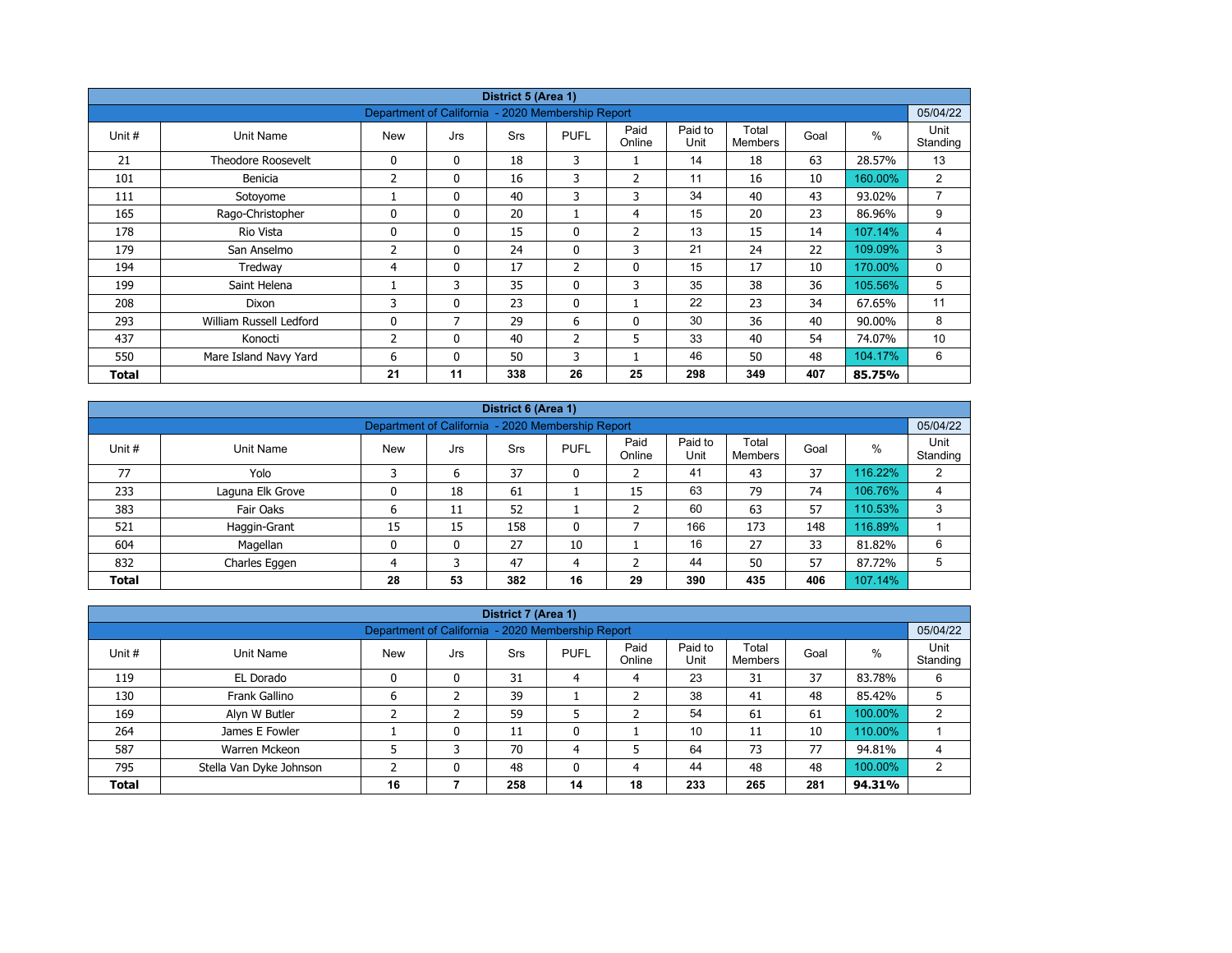| District 8 (Area 2)                                                                                                                              |                                                               |  |  |  |  |  |  |  |  |  |  |  |  |  |
|--------------------------------------------------------------------------------------------------------------------------------------------------|---------------------------------------------------------------|--|--|--|--|--|--|--|--|--|--|--|--|--|
|                                                                                                                                                  | 05/04/22<br>Department of California - 2022 Membership Report |  |  |  |  |  |  |  |  |  |  |  |  |  |
| Paid<br>Paid to<br>Total<br>%<br>Unit #<br><b>PUFL</b><br><b>New</b><br>Unit Name<br>Goal<br>Srs<br>Jrs<br>Online<br>Unit<br>Standing<br>Members |                                                               |  |  |  |  |  |  |  |  |  |  |  |  |  |
|                                                                                                                                                  | 30<br>24<br>28<br>23<br>93.33%<br>San Francisco               |  |  |  |  |  |  |  |  |  |  |  |  |  |
| 30<br>23<br>28<br>24<br><b>Total</b><br>93.33%                                                                                                   |                                                               |  |  |  |  |  |  |  |  |  |  |  |  |  |

| District 9 (Area 2)                                                                                                                                     |              |  |  |    |  |  |    |    |    |        |   |  |  |
|---------------------------------------------------------------------------------------------------------------------------------------------------------|--------------|--|--|----|--|--|----|----|----|--------|---|--|--|
| Department of California - 2022 Membership Report                                                                                                       |              |  |  |    |  |  |    |    |    |        |   |  |  |
| Paid<br>Paid to<br>Total<br>Unit #<br><b>PUFL</b><br>%<br><b>New</b><br><b>Unit Name</b><br>Goal<br>Srs<br>Jrs<br>Online<br>Unit<br>Standing<br>Members |              |  |  |    |  |  |    |    |    |        |   |  |  |
| 161                                                                                                                                                     | Harding-Hola |  |  | 35 |  |  | 35 | 41 | 43 | 95.35% |   |  |  |
| 202                                                                                                                                                     | Rov Frerichs |  |  | 21 |  |  | 17 | 22 | 43 | 51.16% | ົ |  |  |
| 52<br>86<br>56<br>63<br><b>Total</b><br>73.26%<br>8                                                                                                     |              |  |  |    |  |  |    |    |    |        |   |  |  |

| District 10 (Area 2)                                                                                                                                |                                               |  |  |    |  |  |    |    |    |        |        |  |  |
|-----------------------------------------------------------------------------------------------------------------------------------------------------|-----------------------------------------------|--|--|----|--|--|----|----|----|--------|--------|--|--|
| Department of California - 2022 Membership Report                                                                                                   |                                               |  |  |    |  |  |    |    |    |        |        |  |  |
| Paid<br>Paid to<br>Total<br>$\%$<br>Unit #<br><b>PUFL</b><br>Unit Name<br><b>New</b><br>Goal<br>Srs<br>Jrs<br>Online<br>Standing<br>Unit<br>Members |                                               |  |  |    |  |  |    |    |    |        |        |  |  |
| 68                                                                                                                                                  | Havward                                       |  |  | 21 |  |  | 21 | 23 | 32 | 71.88% | $\sim$ |  |  |
| 117                                                                                                                                                 | 39<br>40<br>47<br>43<br>91.49%<br>San Leandro |  |  |    |  |  |    |    |    |        |        |  |  |
| 79<br><b>Total</b><br>60<br>66<br>61<br>83.54%                                                                                                      |                                               |  |  |    |  |  |    |    |    |        |        |  |  |

|              |                                                             |                                                   |     | District 11 (Area 3) |                             |                |                 |                  |      |         |                  |
|--------------|-------------------------------------------------------------|---------------------------------------------------|-----|----------------------|-----------------------------|----------------|-----------------|------------------|------|---------|------------------|
|              |                                                             | Department of California - 2022 Membership Report |     |                      |                             |                |                 |                  |      |         | 05/04/22         |
| Unit #       | Unit Name                                                   | <b>New</b>                                        | Jrs | <b>Srs</b>           | <b>PUFL</b>                 | Paid<br>Online | Paid to<br>Unit | Total<br>Members | Goal | $\%$    | Unit<br>Standing |
| 16           | Karl Ross                                                   | 4                                                 | 6   | 73                   | 10                          | 10             | 59              | 79               | 89   | 88.76%  | 3                |
| 22           | Lodi                                                        |                                                   | 0   | 33                   | ∍<br>$\epsilon$             | 5              | 26              | 33               | 40   | 82.50%  | 4                |
| 108          | Amador                                                      | 21                                                | 6   | 88                   |                             |                | 86              | 94               | 69   | 136.23% |                  |
| 190          | <b>Clinton Mccausland</b>                                   |                                                   |     | 20                   | 3                           |                | 18              | 22               | 27   | 81.48%  | 5                |
| 249          | Mcfall-Grisham                                              |                                                   | 9   | 39                   | $\mathbf{\overline{}}$<br>∠ | 9              | 37              | 48               | 64   | 75.00%  | 6                |
| 376          | Calaveras                                                   |                                                   | 9   | 58                   | 0                           | 3              | 64              | 67               | 75   | 89.33%  | 2                |
| 803          | 32<br>31<br>47<br>32<br>68.09%<br>Ed Stewart<br>0<br>0<br>0 |                                                   |     |                      |                             |                |                 |                  |      |         |                  |
| <b>Total</b> |                                                             | 28                                                | 32  | 343                  | 19                          | 35             | 321             | 375              | 411  | 91.24%  |                  |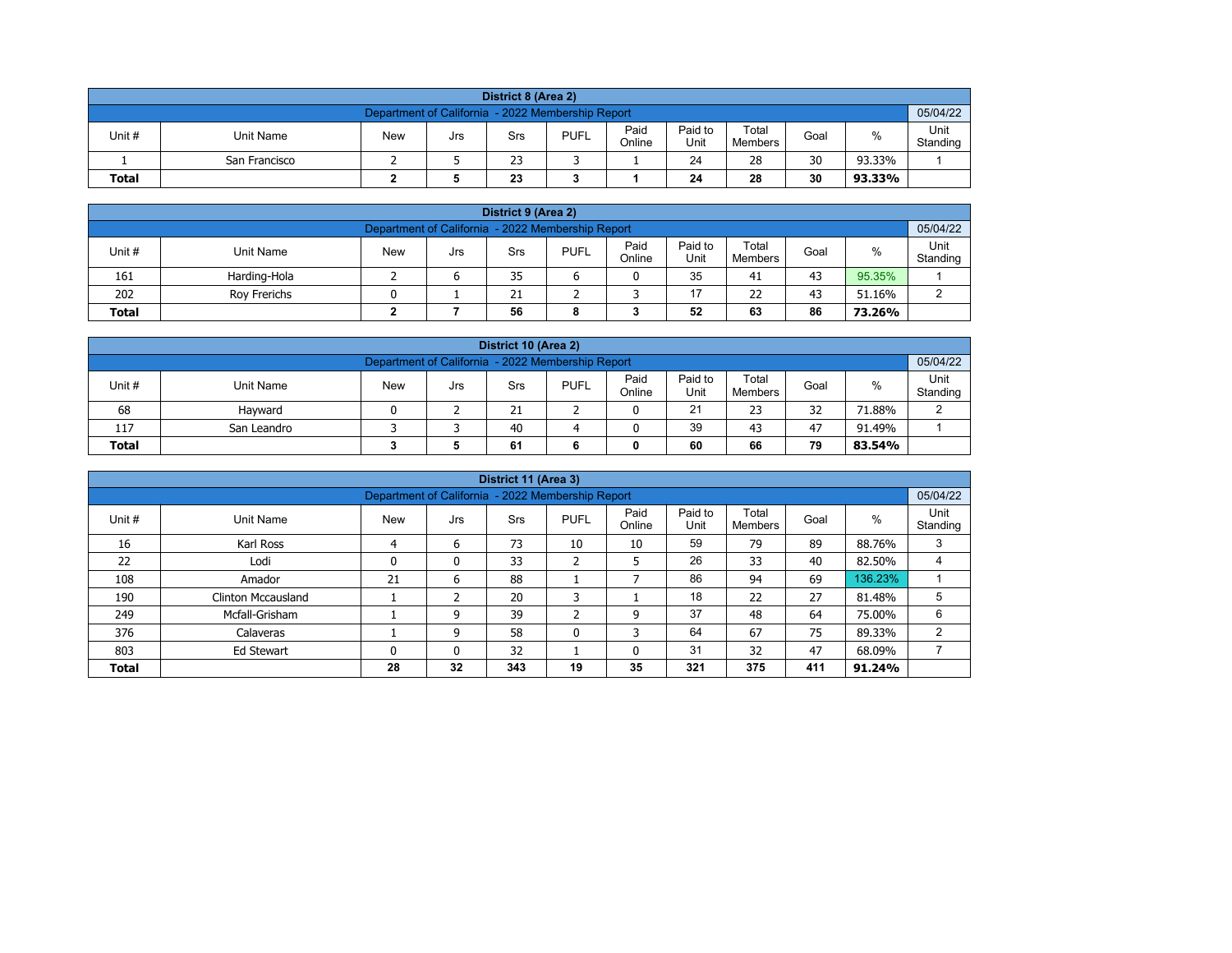|              | District 12 (Area 3) |                                                   |              |            |                |                |                 |                  |      |         |                  |  |  |  |
|--------------|----------------------|---------------------------------------------------|--------------|------------|----------------|----------------|-----------------|------------------|------|---------|------------------|--|--|--|
|              |                      |                                                   |              |            |                |                |                 |                  |      |         |                  |  |  |  |
|              |                      | Department of California - 2022 Membership Report |              |            |                |                |                 |                  |      |         | 05/04/22         |  |  |  |
| Unit #       | Unit Name            | <b>New</b>                                        | Jrs          | <b>Srs</b> | <b>PUFL</b>    | Paid<br>Online | Paid to<br>Unit | Total<br>Members | Goal | %       | Unit<br>Standing |  |  |  |
| 74           | Modesto              |                                                   | 0            | 28         | 2              | 5              | 21              | 28               | 39   | 71.79%  |                  |  |  |  |
| 83           | Merced               | 5                                                 | 16           | 87         | $\mathcal{P}$  | 8              | 93              | 103              | 120  | 85.83%  | 3                |  |  |  |
| 166          | James V Pernetti     | 13                                                | 10           | 76         | $\mathbf{0}$   | $\overline{2}$ | 84              | 86               | 72   | 119.44% |                  |  |  |  |
| 168          | Elijah B Hayes       | 0                                                 | 5            | 19         |                |                | 22              | 24               | 31   | 77.42%  | 5                |  |  |  |
| 240          | Manuel M Lopes       | ำ<br>∠                                            |              | 21         | $\mathbf 0$    | 3              | 19              | 22               | 28   | 78.57%  | 4                |  |  |  |
| 491          | Ceres                | 0                                                 | 3            | 10         | $\overline{2}$ | $\mathbf{0}$   | 11              | 13               | 18   | 72.22%  | 6                |  |  |  |
| 567          | Mariposa             | 4                                                 |              | 15         | $\mathbf{0}$   |                | 15              | 16               | 14   | 114.29% | 2                |  |  |  |
| 872          | Scranton & Qualle    | 0                                                 | <sup>-</sup> | 8          | $\Omega$       | 0              | 10              | 10               | 19   | 52.63%  | 8                |  |  |  |
| <b>Total</b> |                      | 25                                                | 38           | 264        |                | 20             | 275             | 302              | 341  | 88.56%  |                  |  |  |  |

|                                                                       |                                                                                                                                                   |    |    | District 13 (Area 2) |    |    |     |     |     |         |   |  |  |  |  |
|-----------------------------------------------------------------------|---------------------------------------------------------------------------------------------------------------------------------------------------|----|----|----------------------|----|----|-----|-----|-----|---------|---|--|--|--|--|
|                                                                       | 05/04/22<br>Department of California - 2022 Membership Report                                                                                     |    |    |                      |    |    |     |     |     |         |   |  |  |  |  |
| Unit #                                                                | Paid to<br>Unit<br>Paid<br>Total<br>$\%$<br><b>New</b><br><b>PUFL</b><br>Unit Name<br>Goal<br>Srs<br>Jrs<br>Online<br>Standing<br>Unit<br>Members |    |    |                      |    |    |     |     |     |         |   |  |  |  |  |
| 217                                                                   | Gilroy                                                                                                                                            |    | 11 | 41                   |    | 0  | 52  | 52  | 50  | 104.00% |   |  |  |  |  |
| 318                                                                   | <b>Willow Glen</b>                                                                                                                                |    | 0  | 4                    |    | 0  |     | 4   | 12  | 33.33%  | 5 |  |  |  |  |
| 419                                                                   | Santa Clara                                                                                                                                       | 11 | 11 | 135                  | 13 |    | 128 | 146 | 141 | 103.55% | C |  |  |  |  |
| 564                                                                   | <b>Mission City</b>                                                                                                                               |    | 6  | 32                   | 4  | 4  | 30  | 38  | 47  | 80.85%  | 3 |  |  |  |  |
| Mayfair<br>30<br>73<br>791<br>44<br>44<br>60.27%<br>$\mathbf{0}$<br>4 |                                                                                                                                                   |    |    |                      |    |    |     |     |     |         |   |  |  |  |  |
| <b>Total</b>                                                          |                                                                                                                                                   | 21 | 28 | 256                  | 27 | 16 | 241 | 284 | 323 | 87.93%  |   |  |  |  |  |

|        |                       |                                                   |              | District 14 (Area 3) |              |                |                 |                         |      |        |                  |
|--------|-----------------------|---------------------------------------------------|--------------|----------------------|--------------|----------------|-----------------|-------------------------|------|--------|------------------|
|        |                       | Department of California - 2022 Membership Report |              |                      |              |                |                 |                         |      |        | 05/04/22         |
| Unit # | Unit Name             | <b>New</b>                                        | Jrs          | Srs                  | <b>PUFL</b>  | Paid<br>Online | Paid to<br>Unit | Total<br><b>Members</b> | Goal | %      | Unit<br>Standing |
| 3      | Hanford               | 0                                                 | 15           | 53                   | 2            | 2              | 66              | 68                      | 79   | 86.08% | 5                |
| 4      | <b>Charlie Waters</b> | 0                                                 | $\mathbf{0}$ | $\overline{2}$       | $\mathbf{0}$ | $\overline{2}$ | $\overline{0}$  | 2                       | 18   | 11.11% | 11               |
| 11     | Madera                | 0                                                 | 0            | $\overline{2}$       | 2            | 0              | 4               | $\overline{2}$          | 10   | 20.00% | 10               |
| 23     | William Lee Netzer    | 2                                                 | 2            | 14                   | $\mathbf{0}$ |                | 15              | 16                      | 17   | 94.12% |                  |
| 110    | <b>Oakhurst</b>       |                                                   | 3            | 30                   | 0            | $\overline{2}$ | 31              | 33                      | 42   | 78.57% | 8                |
| 147    | Cecil Cox             | 3                                                 | 17           | 75                   | 5            |                | 96              | 92                      | 98   | 93.88% | 2                |
| 191    | Kingsburg             | 2                                                 | 6            | 47                   | $\mathbf{0}$ | $\overline{2}$ | 51              | 53                      | 64   | 82.81% | 7                |
| 346    | Firebaugh             | 0                                                 | $\mathbf{0}$ | 8                    | 0            | 0              | 8               | 8                       | 11   | 72.73% | 9                |
| 355    | Westland              | $\mathbf 0$                                       | $\mathbf{0}$ | 10                   | $\mathbf{0}$ | $\mathbf{0}$   | 10              | 10                      | 11   | 90.91% | 3                |
| 509    | Fresno Federal        | 6                                                 | 4            | 69                   | 6            | 10             | 69              | 73                      | 82   | 89.02% | 4                |
| 511    | <b>State Center</b>   | 0                                                 | 7            | 9                    | $\mathbf{0}$ | 16             | $\overline{0}$  | 16                      | 19   | 84.21% | 6                |
| Total  |                       | 14                                                | 54           | 319                  | 15           | 36             | 352             | 373                     | 451  | 82.71% |                  |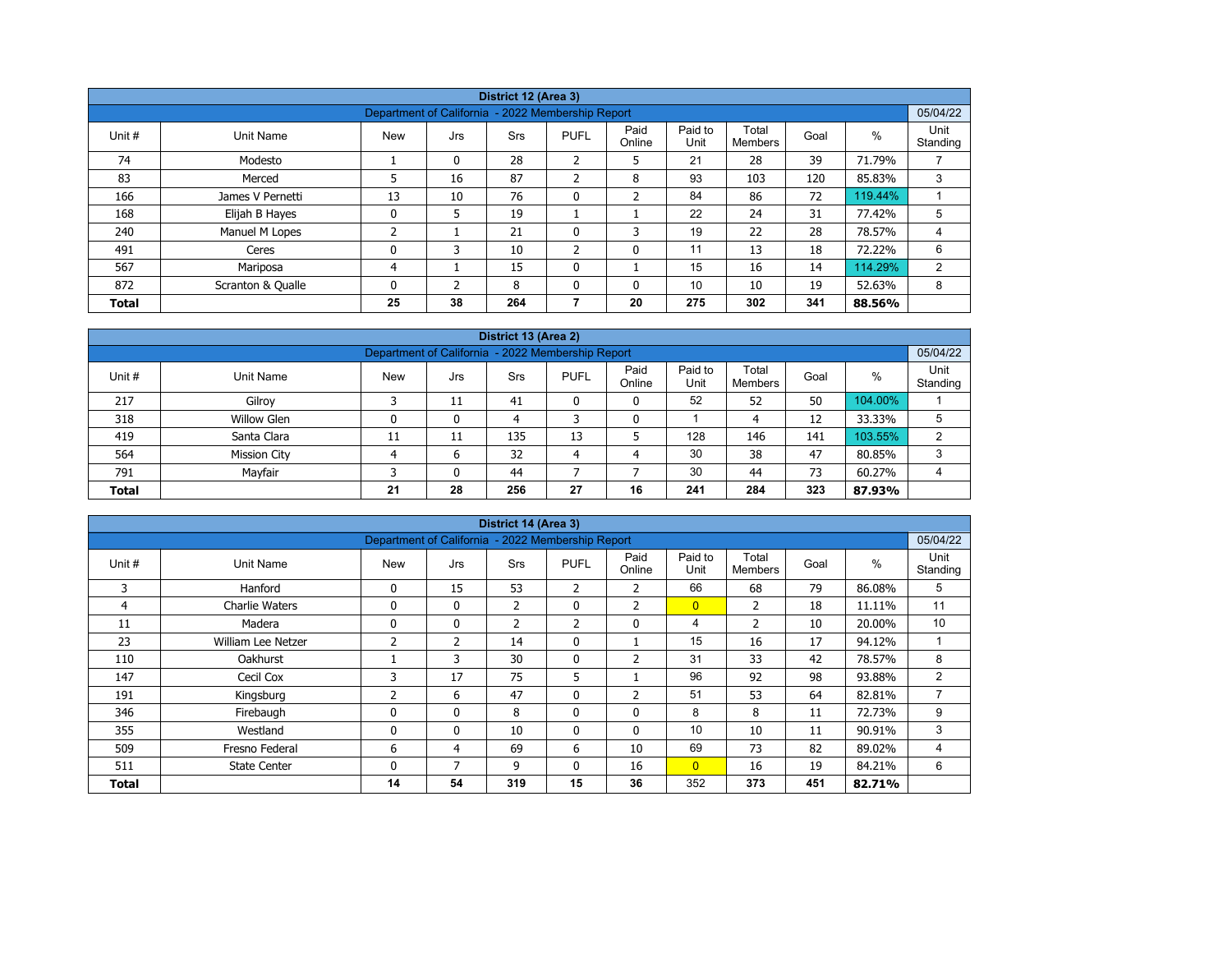|              |                   |                                                   |          | District 15 (Area 3) |                |                |                 |                  |      |         |                  |
|--------------|-------------------|---------------------------------------------------|----------|----------------------|----------------|----------------|-----------------|------------------|------|---------|------------------|
|              |                   | Department of California - 2022 Membership Report |          |                      |                |                |                 |                  |      |         | 05/04/22         |
| Unit #       | Unit Name         | <b>New</b>                                        | Jrs      | Srs                  | <b>PUFL</b>    | Paid<br>Online | Paid to<br>Unit | Total<br>Members | Goal | $\%$    | Unit<br>Standing |
| 20           | Porterville       |                                                   | 10       | 47                   | $\overline{2}$ | 3              | 52              | 57               | 55   | 103.64% | 3                |
| 26           | Bakersfield       |                                                   | 0        | 75                   | 5              | 6              | 69              | 75               | 89   | 84.27%  |                  |
| 94           | Exeter            | 0                                                 |          | 27                   | 6              | 10             | 12              | 28               | 32   | 87.50%  | 5                |
| 124          | Merle Reed        | 16                                                | 14       | 105                  | $\overline{2}$ | 4              | 113             | 119              | 102  | 116.67% | 2                |
| 213          | Leslie L Robinson | 0                                                 | 4        | 30                   | $\mathbf 0$    |                | 33              | 34               | 34   | 100.00% | 4                |
| 221          | Tehachapi         | 12                                                | 4        | 44                   | $\mathbf{0}$   | 0              | 48              | 48               | 39   | 123.08% |                  |
| 711          | Kern River Valley | 0                                                 | $\Omega$ | 14                   | $\mathbf{0}$   | 0              | 14              | 14               | 16   | 87.50%  | 5                |
| <b>Total</b> |                   | 36                                                | 33       | 342                  | 15             | 24             | 336             | 375              | 367  | 102.18% |                  |

| District 16 (Area 6)<br>Department of California - 2022 Membership Report |                           |            |              |     |                |                |                 |                         |      |         |                  |  |  |
|---------------------------------------------------------------------------|---------------------------|------------|--------------|-----|----------------|----------------|-----------------|-------------------------|------|---------|------------------|--|--|
|                                                                           |                           |            |              |     |                |                |                 |                         |      |         | 05/04/22         |  |  |
| Unit #                                                                    | Unit Name                 | <b>New</b> | Jrs          | Srs | <b>PUFL</b>    | Paid<br>Online | Paid to<br>Unit | Total<br><b>Members</b> | Goal | $\%$    | Unit<br>Standing |  |  |
| 48                                                                        | Oxnard                    | 0          | 10           | 61  | 3              | 3              | 65              | 71                      | 83   | 85.54%  | 12               |  |  |
| 49                                                                        | Santa Barbara             | 0          | $\mathbf{0}$ | 3   | $\mathbf{0}$   | 3              | $\overline{0}$  | 3                       | 12   | 25.00%  | 14               |  |  |
| 50                                                                        | Paso Robles               |            | 1            | 18  | $\mathbf 0$    |                | 18              | 19                      | 19   | 100.00% | 9                |  |  |
| 56                                                                        | Corporal Marshal N Braden | 9          | 10           | 83  |                | 8              | 84              | 93                      | 90   | 103.33% | $\overline{7}$   |  |  |
| 66                                                                        | San Luis Obispo           | 9          | 4            | 64  | $\mathbf{0}$   | 4              | 64              | 68                      | 65   | 104.62% | 6                |  |  |
| 125                                                                       | Vandenberg                | 0          | $\mathbf{0}$ | 35  | 2              | 3              | 30              | 35                      | 38   | 92.11%  | 11               |  |  |
| 136                                                                       | Arroyo Grande             | 12         | 1            | 87  | $\overline{2}$ | 8              | 78              | 88                      | 77   | 114.29% | 3                |  |  |
| 211                                                                       | William "Will" Proud      | 12         | 3            | 100 | 3              | 6              | 94              | 103                     | 94   | 109.57% | 4                |  |  |
| 339                                                                       | Ventura                   | 0          | 9            | 24  |                |                | 31              | 33                      | 41   | 80.49%  | 13               |  |  |
| 432                                                                       | Cambria                   | 39         | 5            | 153 | $\overline{2}$ |                | 155             | 158                     | 128  | 123.44% | 2                |  |  |
| 482                                                                       | Walter "Ski" Gamulski     | 4          | 6            | 49  | $\mathbf{0}$   | $\Omega$       | 55              | 55                      | 54   | 101.85% | 8                |  |  |
| 502                                                                       | Moorpark                  |            | 1            | 24  | $\mathbf{0}$   | $\overline{4}$ | 21              | 25                      | 26   | 96.15%  | 10               |  |  |
| 534                                                                       | Orcutt                    | 18         | $\mathbf{0}$ | 49  |                | 4              | 44              | 49                      | 36   | 136.11% | 1                |  |  |
| 741                                                                       | Camarillo                 | 28         | 14           | 226 |                | 33             | 206             | 240                     | 225  | 106.67% | 5                |  |  |
| <b>Total</b>                                                              |                           | 133        | 64           | 976 | 16             | 79             | 945             | 1040                    | 988  | 105.26% |                  |  |  |

| District 17 (Area 4)                                                                                                                                     |                                                               |    |    |    |  |   |    |    |    |         |   |  |  |  |  |
|----------------------------------------------------------------------------------------------------------------------------------------------------------|---------------------------------------------------------------|----|----|----|--|---|----|----|----|---------|---|--|--|--|--|
|                                                                                                                                                          | Department of California - 2022 Membership Report<br>05/04/22 |    |    |    |  |   |    |    |    |         |   |  |  |  |  |
| Paid to<br>Paid<br>Unit<br>Total<br><b>PUFL</b><br>Unit #<br><b>New</b><br>%<br>Goal<br>Unit Name<br>Srs<br>Jrs<br>Unit<br>Standing<br>Online<br>Members |                                                               |    |    |    |  |   |    |    |    |         |   |  |  |  |  |
| 302                                                                                                                                                      | Allied                                                        |    | 8  | 52 |  | 0 | 60 | 60 | 52 | 115.38% | ົ |  |  |  |  |
| 309                                                                                                                                                      | Los Angeles Sheriff's Star                                    |    |    | 30 |  |   | 32 | 33 | 31 | 106.45% | 3 |  |  |  |  |
| 628                                                                                                                                                      | Chinatown                                                     | 18 | 30 | 33 |  |   | 62 | 63 | 48 | 131.25% |   |  |  |  |  |
| 19.08%<br>115<br>154<br>156<br>131<br>41<br>24<br><b>Total</b><br>◠<br>0<br>∠                                                                            |                                                               |    |    |    |  |   |    |    |    |         |   |  |  |  |  |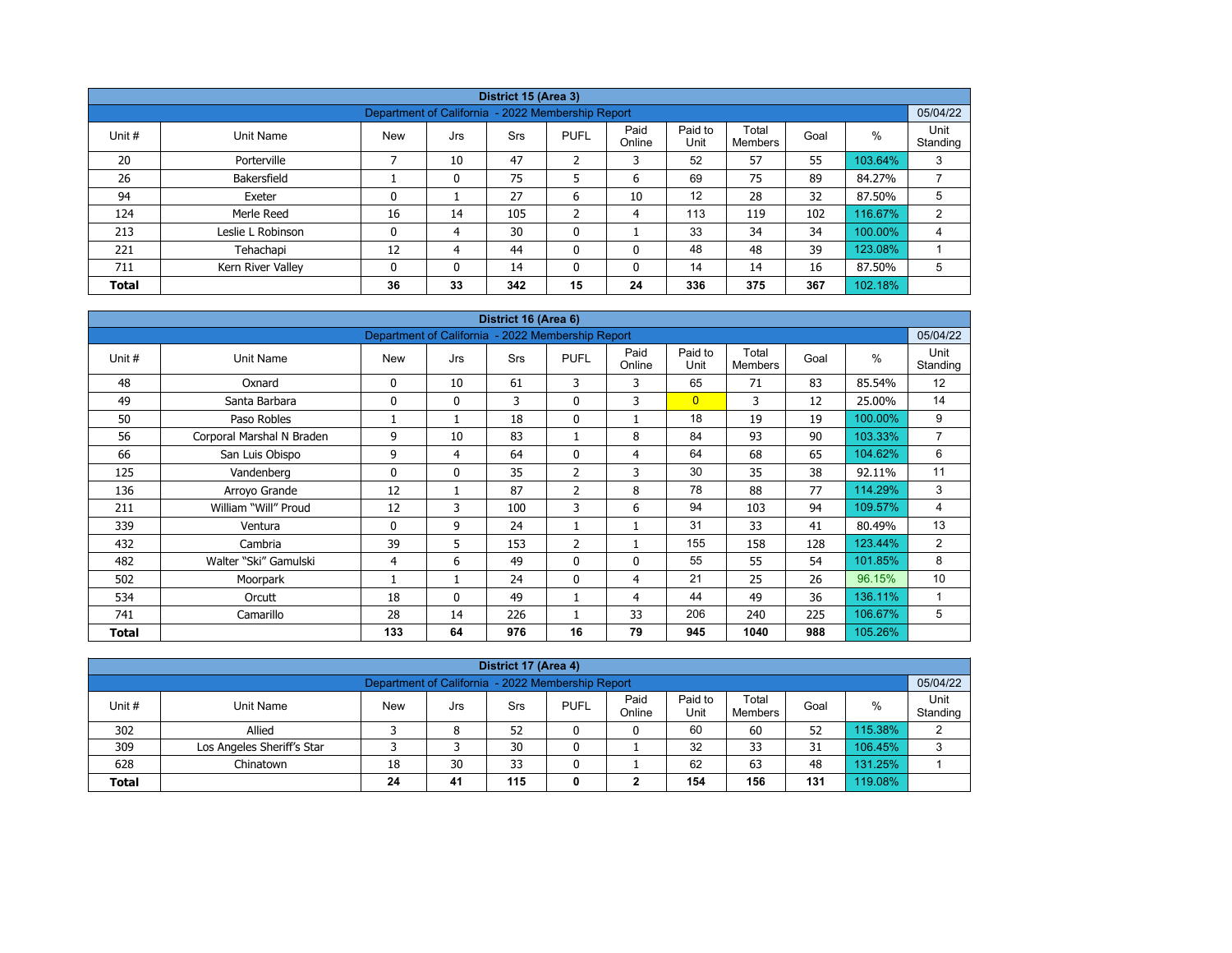|        |                       |                                                   |              | District 18 (Area 6) |                |                |                 |                         |      |         |                  |
|--------|-----------------------|---------------------------------------------------|--------------|----------------------|----------------|----------------|-----------------|-------------------------|------|---------|------------------|
|        |                       | Department of California - 2022 Membership Report |              |                      |                |                |                 |                         |      |         | 05/04/22         |
| Unit # | Unit Name             | <b>New</b>                                        | Jrs          | <b>Srs</b>           | <b>PUFL</b>    | Paid<br>Online | Paid to<br>Unit | Total<br><b>Members</b> | Goal | $\%$    | Unit<br>Standing |
| 13     | Pasadena              | 0                                                 | 14           | 35                   | 2              | 3              | 44              | 49                      | 53   | 92.45%  | $\overline{7}$   |
| 30     | Pomoma Charles P Rowe | 4                                                 | 3            | 37                   | 2              |                | 37              | 40                      | 60   | 66.67%  | 10               |
| 75     | La Puente             | 0                                                 | $\mathbf{0}$ | 7                    | 4              | 3              | $\overline{0}$  | 7                       | 34   | 20.59%  | 12               |
| 139    | Alhambra              | 3                                                 | 5            | 55                   | 5              | $\overline{7}$ | 48              | 60                      | 58   | 103.45% | 4                |
| 180    | Canyon City           | 8                                                 | 7            | 50                   | $\overline{4}$ | 8              | 45              | 57                      | 45   | 126.67% |                  |
| 241    | Abraham Lincoln       | 6                                                 | $\mathbf{0}$ | 23                   | 2              | $\overline{2}$ | 19              | 23                      | 23   | 100.00% | 5                |
| 261    | El Monte              | 0                                                 | 6            | 18                   | $\mathbf 0$    |                | 23              | 24                      | 44   | 54.55%  | 11               |
| 280    | East Pasadena         | 2                                                 |              | 54                   | 5              | 4              | 46              | 55                      | 58   | 94.83%  | 6                |
| 397    | Monterey Park         | 0                                                 | 3            | 14                   | $\mathbf{0}$   | 17             | $\overline{0}$  | 17                      | 14   | 121.43% | 2                |
| 755    | Charter Cove          | 4                                                 | 13           | 82                   | $\overline{2}$ | 8              | 85              | 95                      | 119  | 79.83%  | 9                |
| 790    | West Covina           | 10                                                | 6            | 61                   | $\overline{2}$ | 6              | 59              | 67                      | 57   | 117.54% | 3                |
| 830    | Duarte                | 3                                                 | 37           | 85                   | 13             |                | 108             | 122                     | 141  | 86.52%  | 8                |
| Total  |                       | 40                                                | 95           | 521                  | 41             | 61             | 514             | 616                     | 706  | 87.25%  |                  |

|        |                   |                                                   |                | District 19 (Area 4) |                |                |                 |                         |      |               |                  |
|--------|-------------------|---------------------------------------------------|----------------|----------------------|----------------|----------------|-----------------|-------------------------|------|---------------|------------------|
|        |                   | Department of California - 2022 Membership Report |                |                      |                |                |                 |                         |      |               | 05/04/22         |
| Unit # | Unit Name         | <b>New</b>                                        | Jrs            | Srs                  | <b>PUFL</b>    | Paid<br>Online | Paid to<br>Unit | Total<br><b>Members</b> | Goal | $\frac{0}{0}$ | Unit<br>Standing |
| 134    | City of Paramount | 9                                                 | $\mathbf 0$    | 12                   |                | 0              | 11              | 12                      | 22   | 54.55%        | 13               |
| 170    | Bert S Crossland  | 0                                                 | 5              | 23                   | $\overline{2}$ | $\mathbf{1}$   | 25              | 28                      | 26   | 107.69%       | 1                |
| 184    | South Bay         | 17                                                | 4              | 110                  | 5              | 25             | 84              | 114                     | 124  | 91.94%        | 6                |
| 270    | Downey            | 0                                                 | $\mathbf{0}$   | 10                   | 2              | 0              | 8               | 10                      | 12   | 83.33%        | 10               |
| 272    | Montebello        | 13                                                | $\mathbf 0$    | 96                   | $\overline{2}$ | 12             | 82              | 96                      | 94   | 102.13%       | $\overline{2}$   |
| 314    | Hawthorne         | 0                                                 | 5              | 65                   | 14             | 6              | 50              | 70                      | 81   | 86.42%        | 9                |
| 341    | Leland A Cupp     | 4                                                 | 5.             | 47                   | $\mathbf{0}$   | 7              | 45              | 52                      | 53   | 98.11%        | 4                |
| 352    | Gilbert W Lindsay | 0                                                 | $\mathbf{0}$   | 3                    |                | $\overline{2}$ | $\overline{0}$  | 3                       | 10   | 30.00%        | 14               |
| 359    | Norwalk           | 11                                                | 13             | 119                  | 5              | 6              | 121             | 132                     | 147  | 89.80%        | $\overline{7}$   |
| 411    | Rivera            | 11                                                | 5              | 43                   |                | 6              | 41              | 48                      | 51   | 94.12%        | 5                |
| 465    | Clyde F Hager     |                                                   | 4              | 7                    |                | 0              | 10              | 11                      | 14   | 78.57%        | 11               |
| 496    | Lakewood          | 20                                                | 14             | 242                  | $\overline{7}$ | 8              | 241             | 256                     | 288  | 88.89%        | 8                |
| 723    | Hollydale         |                                                   | $\mathbf{1}$   | 20                   |                | 3              | 17              | 21                      | 21   | 100.00%       | 3                |
| 833    | Lincoln Village   | 0                                                 | $\overline{2}$ | 22                   |                | 20             | 3               | 24                      | 36   | 66.67%        | 12               |
| Total  |                   | 87                                                | 58             | 819                  | 43             | 96             | 738             | 877                     | 979  | 89.58%        |                  |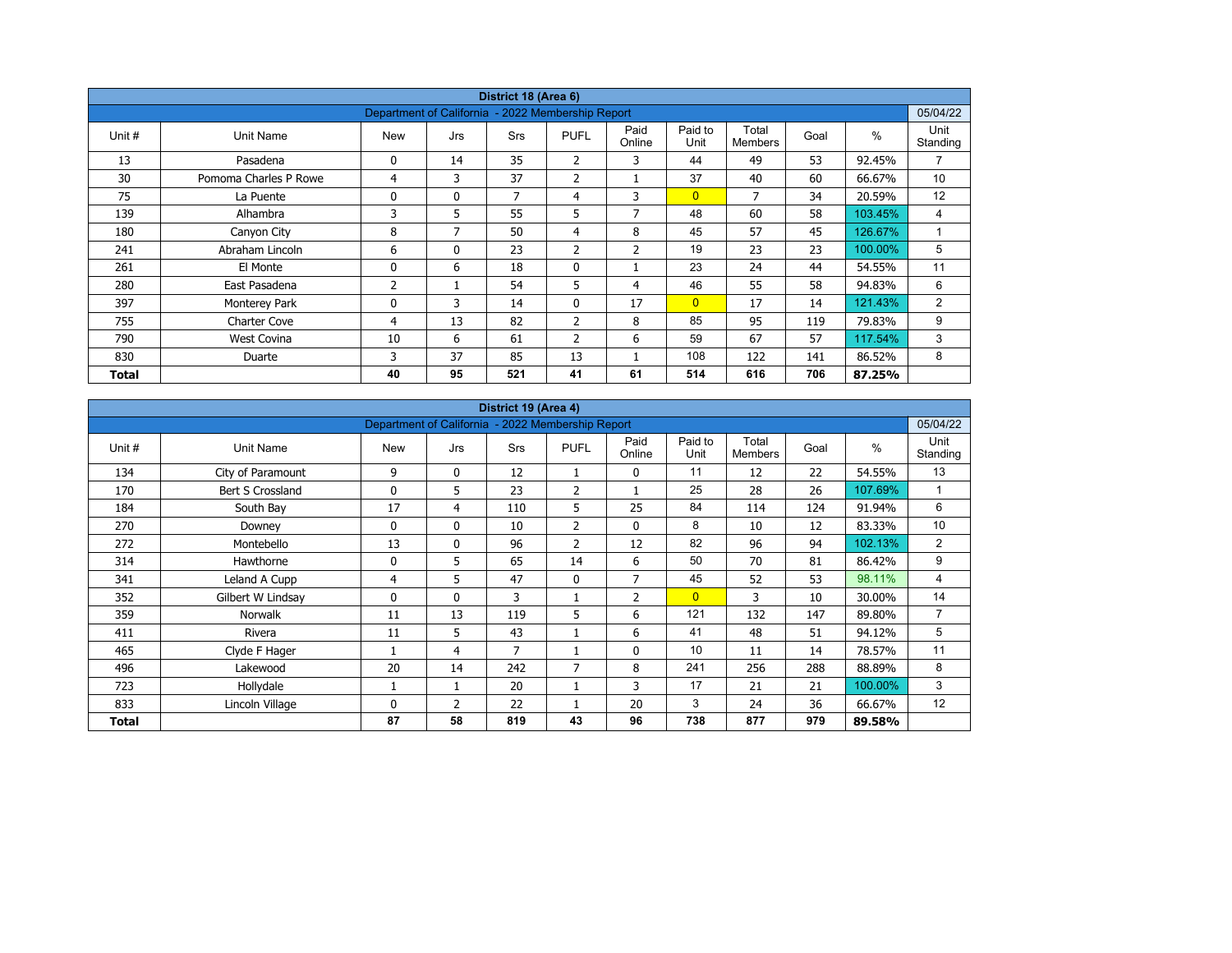|              |                 |                                                   |     | District 20 (Area 6) |              |                |                 |                  |      |         |                  |
|--------------|-----------------|---------------------------------------------------|-----|----------------------|--------------|----------------|-----------------|------------------|------|---------|------------------|
|              |                 | Department of California - 2022 Membership Report |     |                      |              |                |                 |                  |      |         | 05/04/22         |
| Unit #       | Unit Name       | <b>New</b>                                        | Jrs | <b>Srs</b>           | <b>PUFL</b>  | Paid<br>Online | Paid to<br>Unit | Total<br>Members | Goal | %       | Unit<br>Standing |
| 176          | San Fernando    |                                                   | 2   | 62                   | 7            | 6              | 51              | 64               | 61   | 104.92% | 3                |
| 311          | Antelope Valley | ∍                                                 | 12  | 76                   | 8            | 10             | 70              | 88               | 104  | 84.62%  | 6                |
| 348          | Palmdale        |                                                   | 0   | 36                   | 5            | $\overline{2}$ | 29              | 36               | 44   | 81.82%  |                  |
| 377          | Sunland-Tujunga | 17                                                | ຳ   | 54                   |              | 5              | 50              | 56               | 35   | 160.00% |                  |
| 507          | Newhall-Saugus  |                                                   | 2   | 62                   |              | 10             | 53              | 64               | 66   | 96.97%  | 4                |
| 520          | Sun Valley      | ⇁                                                 |     | 43                   |              | 5              | 40              | 46               | 51   | 90.20%  | 5                |
| 817          | Panorama City   | 6                                                 | 0   | 45                   | $\mathbf{0}$ |                | 44              | 45               | 42   | 107.14% | 2                |
| <b>Total</b> |                 | 39                                                | 21  | 378                  | 23           | 39             | 337             | 399              | 403  | 99.01%  |                  |

|              |                          |                                                   |              | District 21 (Area 5) |                |                |                 |                         |      |         |                  |
|--------------|--------------------------|---------------------------------------------------|--------------|----------------------|----------------|----------------|-----------------|-------------------------|------|---------|------------------|
|              |                          | Department of California - 2022 Membership Report |              |                      |                |                |                 |                         |      |         | 05/04/22         |
| Unit #       | Unit Name                | <b>New</b>                                        | Jrs          | <b>Srs</b>           | <b>PUFL</b>    | Paid<br>Online | Paid to<br>Unit | Total<br><b>Members</b> | Goal | $\%$    | Unit<br>Standing |
| 53           | Harold W Hyland          | 14                                                | 6            | 79                   | 8              | $\overline{7}$ | 70              | 85                      | 89   | 95.51%  | 10               |
| 79           | Riverside                | 14                                                | 15           | 77                   | $\overline{2}$ | 14             | 76              | 92                      | 100  | 92.00%  | 11               |
| 200          | Lynn Mort                | 19                                                | 1            | 75                   | 4              | 10             | 62              | 76                      | 74   | 102.70% | 9                |
| 289          | Carl R Meairs            | 16                                                | 10           | 120                  | $\overline{2}$ | 17             | 111             | 130                     | 149  | 87.25%  | 14               |
| 328          | Norco                    | 50                                                | 13           | 200                  | 1              | 29             | 183             | 213                     | 200  | 106.50% | 5                |
| 428          | San Gorgonio Pass        | 9                                                 | $\mathbf{0}$ | 26                   |                | 3              | 22              | 26                      | 16   | 162.50% | $\mathbf{1}$     |
| 500          | Mira Loma                | 4                                                 | 7            | 43                   | 3              | 3              | 44              | 50                      | 56   | 89.29%  | 13               |
| 519          | Owen Coffman             | 51                                                | 54           | 291                  | 5              | 32             | 308             | 345                     | 327  | 105.50% | $\overline{7}$   |
| 574          | <b>Morrison Memorial</b> | 4                                                 | $\mathbf{1}$ | 52                   | 0              | 13             | 40              | 53                      | 51   | 103.92% | 8                |
| 595          | Perris                   | 14                                                | 3            | 59                   | 5              | 8              | 49              | 62                      | 54   | 114.81% | 3                |
| 739          | Herman Granados          | 13                                                | 4            | 64                   | 4              | 6              | 58              | 68                      | 64   | 106.25% | 6                |
| 742          | Joe Dominguez            | 6                                                 | 4            | 73                   | $\mathbf 0$    | 34             | 43              | 77                      | 72   | 106.94% | 4                |
| 800          | Idyllwild                | 4                                                 | 3            | 102                  | 1              | 8              | 96              | 105                     | 117  | 89.74%  | 12               |
| 848          | San Jacinto              | 8                                                 | 5            | 76                   | 0              | 6              | 75              | 81                      | 98   | 82.65%  | 15               |
| 852          | Temecula-Murrieta Valley | $\overline{2}$                                    | 2            | 14                   | 0              | $\overline{2}$ | 14              | 16                      | 10   | 160.00% | $\overline{2}$   |
| 951          | Fellowship               | 0                                                 | 1            | 8                    | $\mathbf{0}$   | 9              | $\overline{0}$  | 9                       | 17   | 52.94%  | 16               |
| <b>Total</b> |                          | 228                                               | 129          | 1359                 | 36             | 201            | 1251            | 1488                    | 1494 | 99.60%  |                  |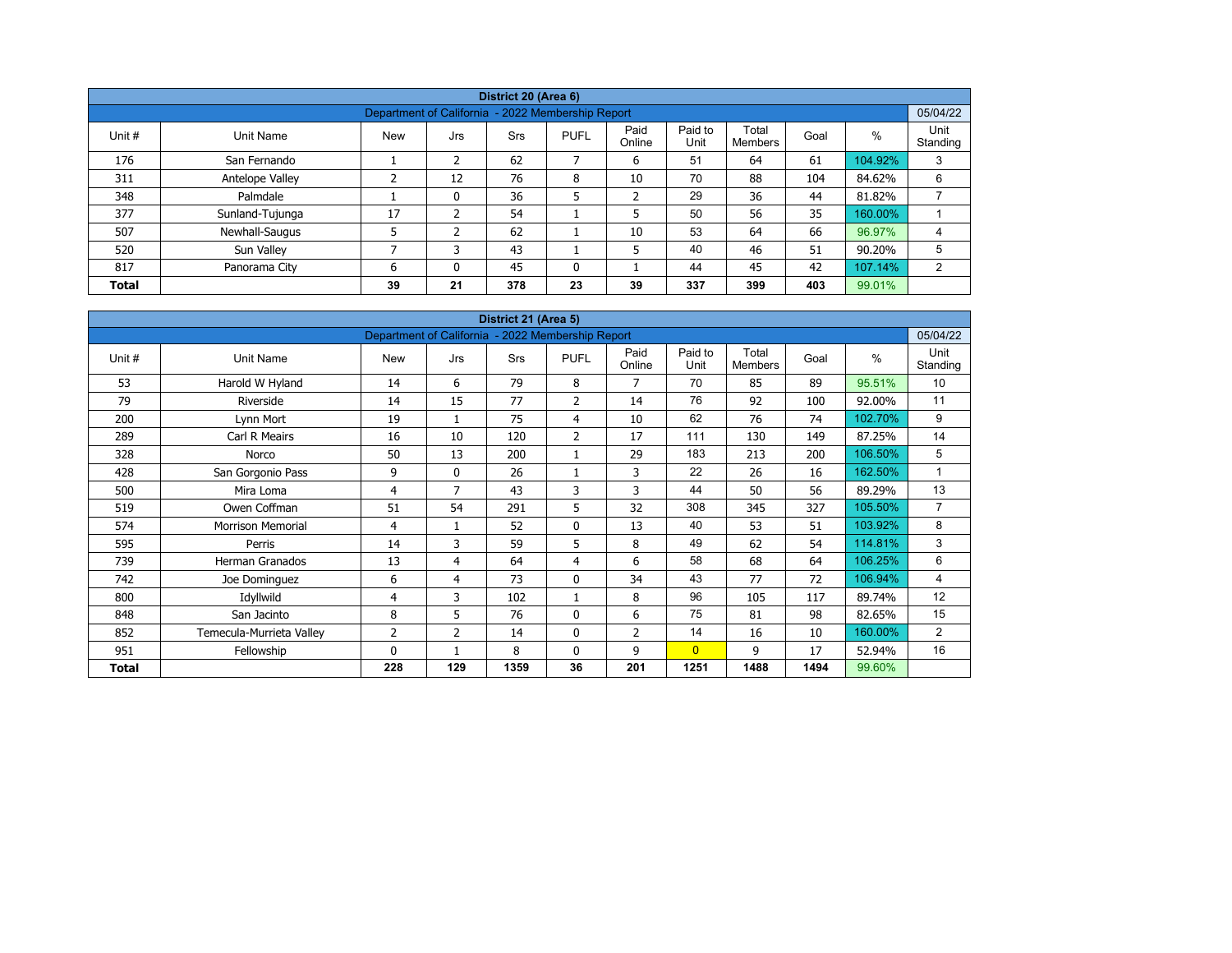|              |                          |                                                   |                | District 22 (Area 5) |                |                |                 |                         |      |         |                  |
|--------------|--------------------------|---------------------------------------------------|----------------|----------------------|----------------|----------------|-----------------|-------------------------|------|---------|------------------|
|              |                          | Department of California - 2022 Membership Report |                |                      |                |                |                 |                         |      |         | 05/04/22         |
| Unit#        | <b>Unit Name</b>         | <b>New</b>                                        | Jrs            | Srs                  | <b>PUFL</b>    | Paid<br>Online | Paid to<br>Unit | Total<br><b>Members</b> | Goal | $\%$    | Unit<br>Standing |
| 146          | Oceanside                | 0                                                 | 3              | 19                   | $\mathbf{1}$   | 2              | 19              | 22                      | 21   | 104.76% | 3                |
| 149          | JB Clark                 | $\overline{7}$                                    | $\mathbf{1}$   | 80                   | 8              | 18             | 55              | 81                      | 97   | 83.51%  | 13               |
| 201          | Dewitt C Mitchell        | 0                                                 | $\mathbf{0}$   | 18                   | $\mathbf{0}$   | $\overline{2}$ | 16              | 18                      | 15   | 120.00% | $\mathbf{1}$     |
| 255          | Larry E Bennett          | 9                                                 | 29             | 135                  | 15             | 11             | 138             | 164                     | 169  | 97.04%  | 8                |
| 258          | Alpine                   | 1                                                 | 5              | 36                   | 3              | 5              | 33              | 41                      | 52   | 78.85%  | 16               |
| 282          | La Mesa                  | 5                                                 | $\overline{2}$ | 95                   | 17             | $\overline{4}$ | 76              | 97                      | 111  | 87.39%  | 11               |
| 303          | El Cajon                 | 0                                                 | 0              | 9                    | $\mathbf 0$    | $\overline{2}$ | $\overline{7}$  | 9                       | 14   | 64.29%  | 17               |
| 310          | Dennis T Williams        | 7                                                 | 6              | 117                  | 9              | 14             | 100             | 123                     | 123  | 100.00% | 6                |
| 364          | Santee                   | 0                                                 | 0              | 14                   | 0              | 14             | $\overline{0}$  | 14                      | 21   | 66.67%  | 17               |
| 365          | Alvin Myo Dunn           | 1                                                 | 3              | 71                   | 3              | 12             | 59              | 74                      | 79   | 93.67%  | 9                |
| 416          | San Dieguito             | $\mathbf{0}$                                      | $\Omega$       | 23                   | 8              | 15             | $\overline{0}$  | 23                      | 29   | 79.31%  | 15               |
| 434          | Chula Vista              | 8                                                 | $\overline{2}$ | 168                  | 15             | 11             | 144             | 170                     | 197  | 86.29%  | 12               |
| 460          | Albert J Hickman         | 0                                                 | 6              | 101                  | 8              | 8              | 91              | 107                     | 118  | 90.68%  | 10               |
| 468          | Lincoln Deming           | 13                                                | 10             | 120                  | 6              | 21             | 103             | 130                     | 131  | 99.24%  | $\overline{7}$   |
| 552          | Pacific Beach            | 8                                                 | 3              | 58                   | 3              | 3              | 55              | 61                      | 56   | 108.93% | $\overline{2}$   |
| 619          | Sgt Allan K Walker, USMC | 0                                                 | 0              | $\mathbf 0$          | $\mathbf 0$    | 0              | $\overline{0}$  | 0                       | 17   | 0.00%   | 19               |
| 731          | Larry E Holmberg         | 0                                                 | 2              | 15                   | $\overline{2}$ | $\mathbf{1}$   | 14              | 17                      | 21   | 80.95%  | 14               |
| 820          | Imperial Beach           | 13                                                | 3              | 100                  | 5              | 8              | 90              | 103                     | 102  | 100.98% | 4                |
| 853          | <b>Borrego Springs</b>   | 16                                                | $\mathbf{1}$   | 130                  | 8              | 11             | 112             | 131                     | 130  | 100.77% | 5                |
| <b>Total</b> |                          | 88                                                | 76             | 1309                 | 111            | 162            | 1112            | 1385                    | 1503 | 92.15%  |                  |

| District 23 (Area 4) |                                                                                                                                                       |                                                   |    |     |    |    |     |     |     |         |          |  |  |  |
|----------------------|-------------------------------------------------------------------------------------------------------------------------------------------------------|---------------------------------------------------|----|-----|----|----|-----|-----|-----|---------|----------|--|--|--|
|                      |                                                                                                                                                       | Department of California - 2022 Membership Report |    |     |    |    |     |     |     |         | 05/04/22 |  |  |  |
| Unit#                | Paid<br>Paid to<br>Total<br>Unit<br>%<br><b>PUFL</b><br>Goal<br><b>New</b><br>Unit Name<br>Srs<br>Jrs<br>Standing<br>Unit<br>Online<br><b>Members</b> |                                                   |    |     |    |    |     |     |     |         |          |  |  |  |
| 228                  | Benj J Bowie                                                                                                                                          |                                                   | 19 | 34  |    |    | 50  | 53  | 53  | 100.00% | 3        |  |  |  |
| 252                  | Jackie Robinson                                                                                                                                       | 6                                                 | 28 | 198 | ∍  | 15 | 206 | 226 | 265 | 85.28%  | 5        |  |  |  |
| 578                  | Chappie James                                                                                                                                         |                                                   |    | 80  |    | 4  | 79  | 85  | 81  | 104.94% | っ        |  |  |  |
| 639                  | Dorie Miller                                                                                                                                          |                                                   | 23 | 44  | ╮  |    | 64  | 67  | 61  | 109.84% |          |  |  |  |
| 784                  | Sammy Davis Jr                                                                                                                                        |                                                   |    | 12  |    |    | 12  | 13  | 15  | 86.67%  | 4        |  |  |  |
| <b>Total</b>         |                                                                                                                                                       | 15                                                | 76 | 368 | 11 | 22 | 411 | 444 | 475 | 93.47%  |          |  |  |  |

| District 24 (Area 6)                                                                                                                                     |                                                             |    |    |     |    |    |     |     |     |         |   |  |  |
|----------------------------------------------------------------------------------------------------------------------------------------------------------|-------------------------------------------------------------|----|----|-----|----|----|-----|-----|-----|---------|---|--|--|
|                                                                                                                                                          |                                                             |    |    |     |    |    |     |     |     |         |   |  |  |
| 05/04/22<br>Department of California - 2022 Membership Report                                                                                            |                                                             |    |    |     |    |    |     |     |     |         |   |  |  |
| Paid<br>Paid to<br>Unit<br>Total<br>Unit #<br><b>PUFL</b><br>%<br>Goal<br>Unit Name<br><b>New</b><br>Srs<br>Jrs<br>Standing<br>Online<br>Unit<br>Members |                                                             |    |    |     |    |    |     |     |     |         |   |  |  |
| 43                                                                                                                                                       | Hollywood                                                   | 22 |    | 118 |    | 31 | 90  | 122 | 104 | 117.31% | C |  |  |
| 46                                                                                                                                                       | Community                                                   |    |    | 55  | a  | 4  | 47  | 60  | 41  | 146.34% |   |  |  |
| 283                                                                                                                                                      | Palisades                                                   | ס  | 29 | 153 | 13 | ь  | 163 | 182 | 189 | 96.30%  | 3 |  |  |
| <b>Total</b>                                                                                                                                             | 300<br>108.98%<br>38<br>326<br>23<br>334<br>37<br>41<br>364 |    |    |     |    |    |     |     |     |         |   |  |  |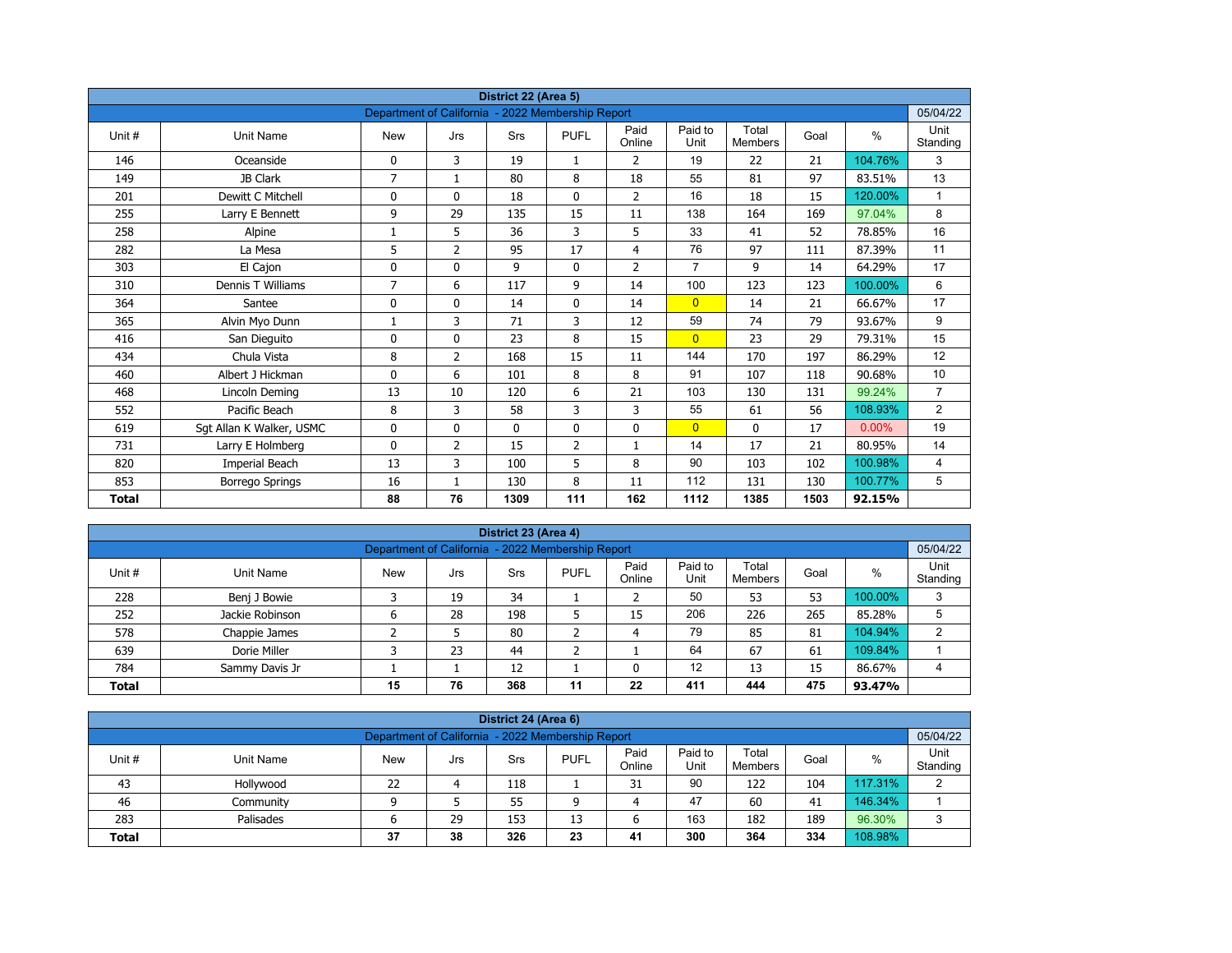|              |                                 |                                                   |                | District 25 (Area 5) |                |                |                 |                         |      |               |                  |
|--------------|---------------------------------|---------------------------------------------------|----------------|----------------------|----------------|----------------|-----------------|-------------------------|------|---------------|------------------|
|              |                                 | Department of California - 2022 Membership Report |                |                      |                |                |                 |                         |      |               | 05/04/22         |
| Unit#        | <b>Unit Name</b>                | <b>New</b>                                        | Jrs            | Srs                  | <b>PUFL</b>    | Paid<br>Online | Paid to<br>Unit | Total<br><b>Members</b> | Goal | $\frac{0}{0}$ | Unit<br>Standing |
| 14           | San Bernardino                  | $\mathbf{1}$                                      | 4              | 39                   | $\overline{2}$ | 2              | 39              | 43                      | 42   | 102.38%       | 3                |
| 106          | Redlands                        | 15                                                | 6              | 166                  | 5              | 22             | 145             | 172                     | 176  | 97.73%        | 8                |
| 112          | Ontario                         | 8                                                 | 0              | 64                   | $\mathbf 0$    | $\overline{4}$ | 60              | 64                      | 69   | 92.75%        | 12               |
| 155          | Colton                          | 6                                                 | 13             | 56                   | $\overline{2}$ | $\overline{7}$ | 60              | 69                      | 73   | 94.52%        | 11               |
| 229          | Leo Collins                     | 3                                                 | 3              | 34                   | $\mathbf{1}$   | 5              | 31              | 37                      | 56   | 66.07%        | 19               |
| 256          | <b>Apple Valley</b>             | $\overline{2}$                                    | $\mathbf{1}$   | 31                   | $\mathbf 0$    | $\mathbf{1}$   | 31              | 32                      | 31   | 103.23%       | $\overline{2}$   |
| 262          | Fontana                         | 10                                                | 12             | 80                   | $\mathbf{1}$   | 11             | 80              | 92                      | 84   | 109.52%       | $\mathbf{1}$     |
| 299          | Chino                           | 23                                                | 5              | 158                  | $\overline{7}$ | 15             | 141             | 163                     | 160  | 101.88%       | 5                |
| 324          | <b>Richard Arnold Griffith</b>  | 6                                                 | 9              | 45                   | 5              | 5              | 44              | 54                      | 53   | 101.89%       | 4                |
| 421          | Highland                        | 28                                                | 25             | 230                  | 4              | 23             | 228             | 255                     | 264  | 96.59%        | 9                |
| 422          | Robert Allen Romo               | 14                                                | 14             | 111                  | $\mathbf 0$    | 16             | 109             | 125                     | 124  | 100.81%       | 6                |
| 426          | Yucaipa Valley                  | 4                                                 | 0              | 27                   | $\mathbf{1}$   | $\mathbf{1}$   | 25              | 27                      | 36   | 75.00%        | 17               |
| 466          | Paul F Diekmann                 | 11                                                | 2              | 131                  | $\mathbf{1}$   | 8              | 124             | 133                     | 150  | 88.67%        | 14               |
| 497          | Bloomington                     | 4                                                 | $\Omega$       | 30                   | $\mathbf{1}$   | $\mathbf{0}$   | 29              | 30                      | 30   | 100.00%       | $\overline{7}$   |
| 584          | Big Bear Lake/ Sgt Mjr Al Woody | 6                                                 | $\mathbf{0}$   | 80                   | 5              | 10             | 65              | 80                      | 97   | 82.47%        | 15               |
| 650          | Philip Marmolejo                | 10                                                | 10             | 79                   | $\mathbf{1}$   | $\mathbf{0}$   | 88              | 89                      | 94   | 94.68%        | 10               |
| 710          | <b>Guy Wynton Morris</b>        | 11                                                | 15             | 56                   | $\Omega$       | 5              | 66              | 71                      | 88   | 80.68%        | 16               |
| 751          | Newberry                        | 3                                                 | $\overline{2}$ | 49                   | 3              | 3              | 45              | 51                      | 77   | 66.23%        | 18               |
| 777          | Richard O Reed                  | $\overline{7}$                                    | 19             | 116                  | 9              | 3              | 123             | 135                     | 148  | 91.22%        | 13               |
| 835          | Rancho Cucamonga                | $\overline{2}$                                    | $\mathbf{0}$   | 24                   | 0              | 3              | 21              | 24                      | 14   | 171.43%       | $\mathbf{1}$     |
| <b>Total</b> |                                 | 174                                               | 140            | 1606                 | 48             | 144            | 1554            | 1746                    | 1866 | 93.57%        |                  |

| District 26 (Area 2) |                        |                                                   |     |     |              |                |                 |                         |      |         |                  |  |  |  |
|----------------------|------------------------|---------------------------------------------------|-----|-----|--------------|----------------|-----------------|-------------------------|------|---------|------------------|--|--|--|
|                      |                        | Department of California - 2022 Membership Report |     |     |              |                |                 |                         |      |         | 05/04/22         |  |  |  |
| Unit #               | Unit Name              | <b>New</b>                                        | Jrs | Srs | <b>PUFL</b>  | Paid<br>Online | Paid to<br>Unit | Total<br><b>Members</b> | Goal | %       | Unit<br>Standing |  |  |  |
| 82                   | San Mateo              | 18                                                |     | 79  | h<br>∠       | כ              | 73              | 80                      | 87   | 91.95%  | 5                |  |  |  |
| 105                  | Redwood City           |                                                   | 4   | 28  | $\mathbf{0}$ | 0              | 32              | 32                      | 25   | 128.00% |                  |  |  |  |
| 238                  | Pacifica               | 0                                                 |     | 24  | h            |                | 22              | 25                      | 33   | 75.76%  | 6                |  |  |  |
| 472                  | George Tadlock- E Unit | 0                                                 |     | 34  |              | 21             | 13              | 39                      | 37   | 105.41% | 2                |  |  |  |
| 474                  | Coastside              | 8                                                 | 0   | 94  | h<br>∠       | 12             | 80              | 94                      | 94   | 100.00% | 3                |  |  |  |
| 585                  | Lloyd J Tobey          | 10                                                | 0   | 78  |              | 4              | 73              | 78                      | 80   | 97.50%  | 4                |  |  |  |
| <b>Total</b>         |                        | 43                                                | 11  | 337 | $12 \,$      | 43             | 293             | 348                     | 356  | 97.75%  |                  |  |  |  |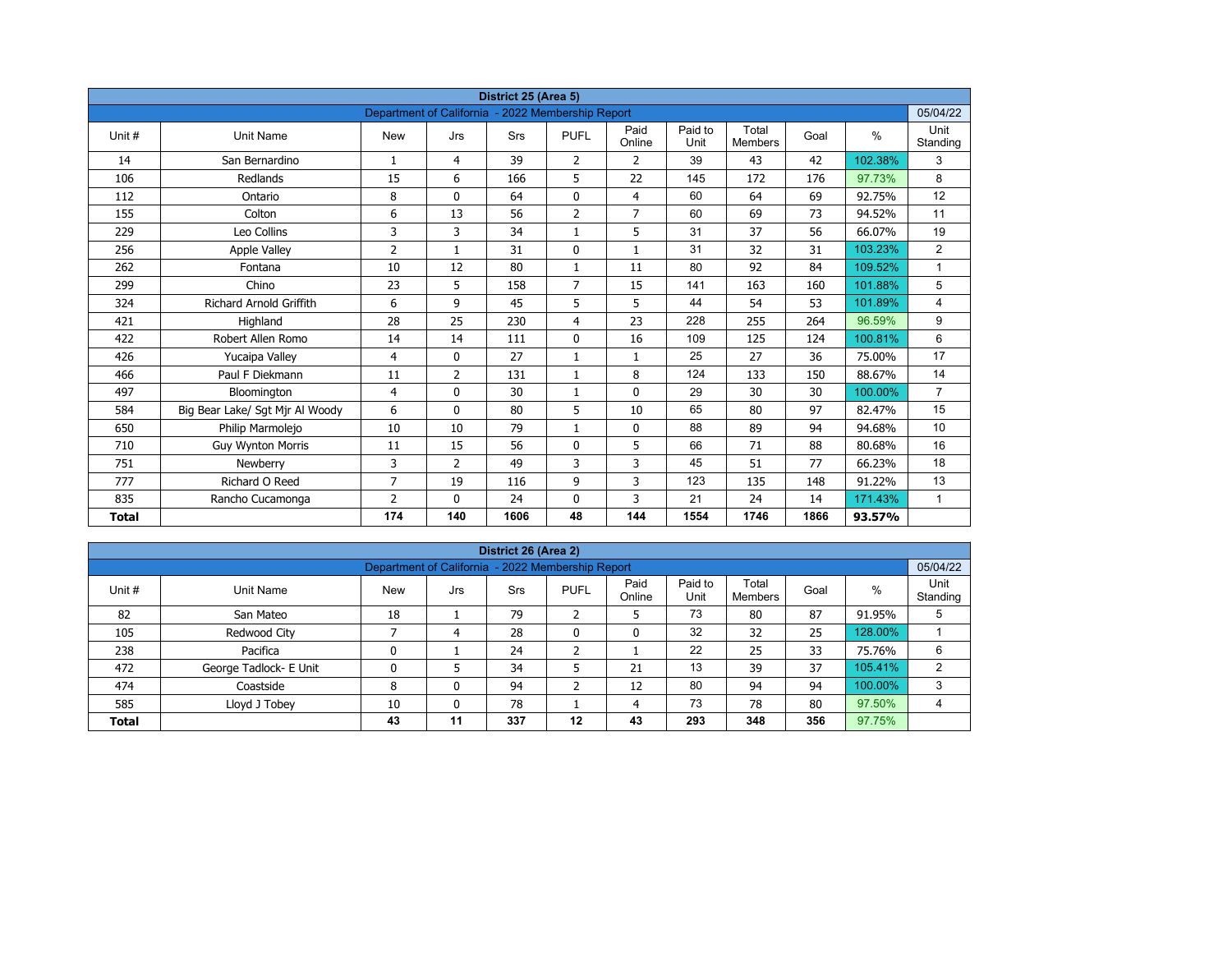| District 27 (Area 3)                                                                                                                                    |                                                                            |  |   |    |  |    |    |    |    |         |   |  |  |  |
|---------------------------------------------------------------------------------------------------------------------------------------------------------|----------------------------------------------------------------------------|--|---|----|--|----|----|----|----|---------|---|--|--|--|
| 05/04/22<br>Department of California - 2022 Membership Report                                                                                           |                                                                            |  |   |    |  |    |    |    |    |         |   |  |  |  |
| Paid<br>Paid to<br>Total<br>%<br>Unit #<br><b>New</b><br><b>PUFL</b><br>Unit Name<br>Srs<br>Goal<br>Jrs<br>Unit<br>Online<br>Standing<br><b>Members</b> |                                                                            |  |   |    |  |    |    |    |    |         |   |  |  |  |
| 118                                                                                                                                                     | Inyo                                                                       |  | 4 | 68 |  |    | 68 | 72 | 74 | 97.30%  | C |  |  |  |
| 457                                                                                                                                                     | Glacier                                                                    |  | 0 | 29 |  |    | 24 | 29 | 31 | 93.55%  | 3 |  |  |  |
| 476                                                                                                                                                     | Harry V Bailey Sr                                                          |  | 6 | 83 |  | 10 | 79 | 89 | 81 | 109.88% |   |  |  |  |
| 684                                                                                                                                                     | 122<br>158<br>John M Armitage<br>13<br>139<br>87.97%<br>131<br>8<br>4<br>Δ |  |   |    |  |    |    |    |    |         |   |  |  |  |
| 292<br>344<br>95.64%<br>18<br>329<br>22<br>311<br>28<br><b>Total</b><br>g                                                                               |                                                                            |  |   |    |  |    |    |    |    |         |   |  |  |  |

|              |                         |                                                   |                | District 28 (Area 2) |              |                |                 |                         |      |         |                  |
|--------------|-------------------------|---------------------------------------------------|----------------|----------------------|--------------|----------------|-----------------|-------------------------|------|---------|------------------|
|              |                         | Department of California - 2022 Membership Report |                |                      |              |                |                 |                         |      |         | 05/04/22         |
| Unit #       | Unit Name               | <b>New</b>                                        | Jrs            | <b>Srs</b>           | <b>PUFL</b>  | Paid<br>Online | Paid to<br>Unit | Total<br><b>Members</b> | Goal | %       | Unit<br>Standing |
| 31           | <b>Salinas</b>          | 0                                                 | $\mathbf{0}$   | 97                   | 8            | 25             | 64              | 97                      | 158  | 61.39%  | 10               |
| 41           | Monterey Peninsula      | 6                                                 | $\mathcal{P}$  | 31                   | $\mathbf{0}$ |                | 32              | 33                      | 30   | 110.00% |                  |
| 69           | San Benito              | 0                                                 | 6              | 26                   | 0            | 25             | $\overline{7}$  | 32                      | 32   | 100.00% | 5                |
| 81           | Gonzales                | 3                                                 | 3              | 43                   |              | 5              | 40              | 46                      | 48   | 95.83%  | ⇁                |
| 121          | Edward H Lorenson       | 0                                                 | $\mathbf{0}$   | 16                   | $\mathbf{0}$ |                | 15              | 16                      | 25   | 64.00%  | 9                |
| 512          | Carmel                  | 6                                                 | $\overline{2}$ | 43                   | $\mathbf{0}$ | 11             | 34              | 45                      | 46   | 97.83%  | 6                |
| 589          | Cecil M Anderson        | 6                                                 | 3              | 37                   |              | $\overline{ }$ | 32              | 40                      | 38   | 105.26% | 2                |
| 591          | Seaside                 | 4                                                 | 7              | 82                   | 3            | 5              | 81              | 89                      | 103  | 86.41%  | 8                |
| 593          | Prunedale               | 14                                                | 10             | 134                  | 8            | 18             | 118             | 144                     | 139  | 103.60% | 3                |
| 694          | <b>Monterey Cypress</b> | 3                                                 | 14             | 155                  | 4            | 18             | 147             | 169                     | 166  | 101.81% | 4                |
| <b>Total</b> |                         | 42                                                | 47             | 664                  | 25           | 116            | 570             | 711                     | 785  | 90.57%  |                  |